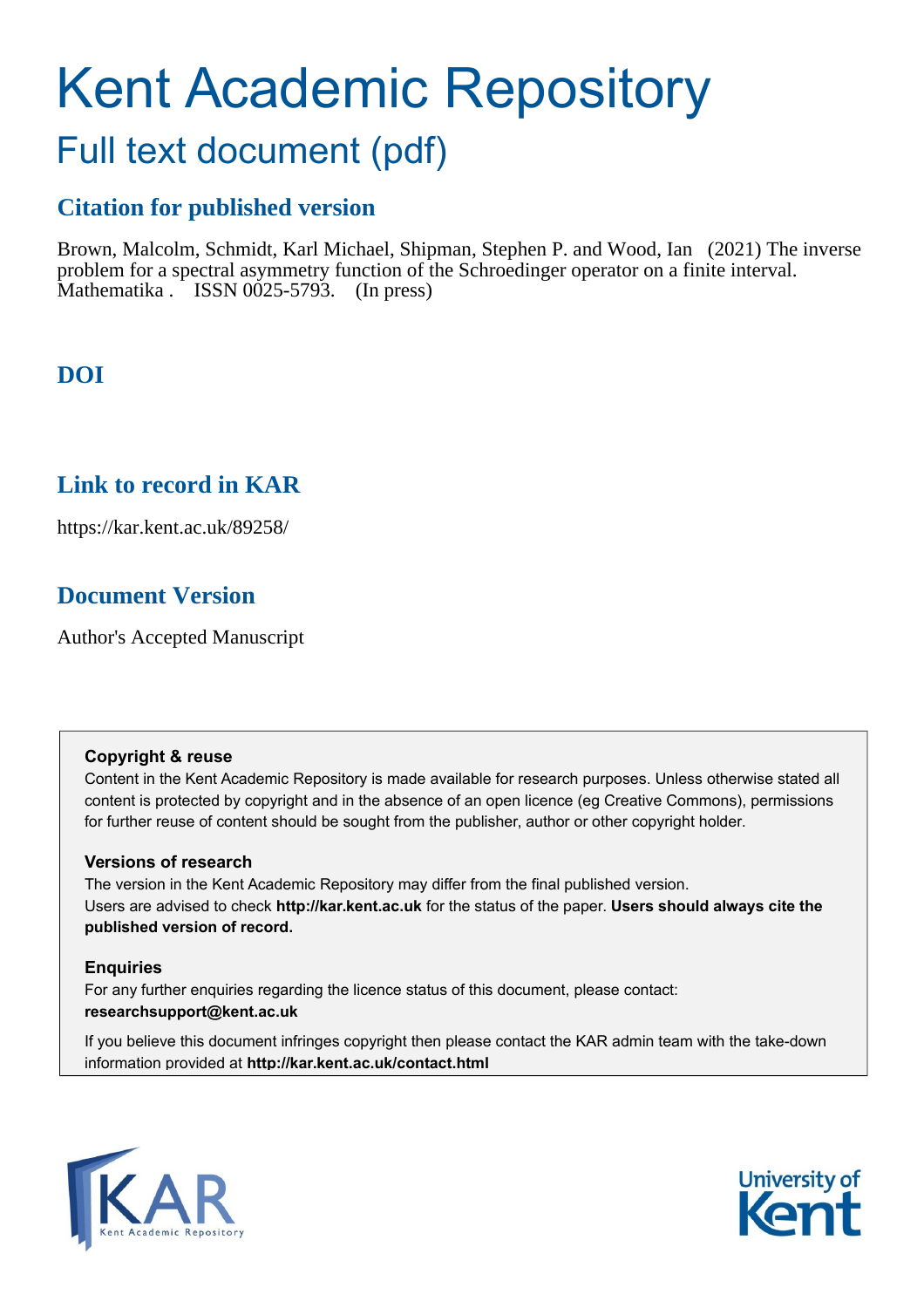#### The inverse problem for a spectral asymmetry function of the Schrödinger operator on a finite interval

B. MALCOLM  $Brown<sup>1</sup>$  and Karl Michael Schmidt<sup>2</sup> and Stephen P. Shipman<sup>3</sup> and Ian Wood<sup>4</sup>

 $1.2$ Cardiff University and  $3$ Louisiana State University and  $4$ University of Kent

Abstract. For the Schrödinger equation  $-d^2u/dx^2 + q(x)u = \lambda u$  on a finite x-interval, there is defined an "asymmetry function"  $a(\lambda; q)$ , which is entire of order 1/2 and type 1 in  $\lambda$ . Our main result identifies the classes of square-integrable potentials  $q(x)$  that possess a common asymmetry function  $a(\lambda)$ . For any given  $a(\lambda)$ , there is one potential for each Dirichlet spectral sequence.

Key words: spectral theory; Schrödinger operator; inverse spectral problem; entire function; asymmetry function

MSC: 34A55, 34L05, 30E05

#### 1 Introduction

Consider the spectral Schrödinger equation  $-d^2u/dx^2 + q(x)u = \lambda u$  on the x-interval [0, 1] with q real valued and square-integrable. Let  $c(x, \lambda; q)$  and  $s(x, \lambda; q)$  be a pair of fundamental solutions satisfying

$$
c(0, \lambda; q) = 1, \quad s(0, \lambda; q) = 0, c'(0, \lambda; q) = 0, \quad s'(0, \lambda; q) = 1,
$$

in which the prime denotes differentiation with respect to  $x$ . In this article, we are interested in the following entire spectral function associated with q:

$$
a(\lambda;q) := \frac{1}{2}(c(1,\lambda;q) - s'(1,\lambda;q)).
$$

This is called the spectral asymmetry function for the potential  $q(x)$ , or simply its asymmetry function. When the potential is understood, we may suppress writing the dependence of these functions on  $q$ .

The connection of the asymmetry function to asymmetry of the potential is seen as follows. Define  $\tilde{q}(x) = q(1-x)$ ; then, by considering the transfer matrix taking Cauchy data at 0 to Cauchy data at 1, one finds that  $c(1, \lambda; \tilde{q}) = s'(1, \lambda; q)$ , so that

$$
a(\lambda;q) := \frac{1}{2} (c(1,\lambda;q) - c(1,\lambda;\tilde{q})).
$$

This shows that the asymmetry function vanishes identically as a function of  $\lambda$  whenever q is symmetric about the midpoint of [0, 1]. In fact,  $a(\lambda; q)$  vanishes identically if and only if q is symmetric. An abbreviated proof of this appears in [14, Lemma 4]; a more detailed proof is given in [11, Theorem 2], along with several other properties of the asymmetry function. This motivates the idea of the asymmetry class of potentials associated to a given asymmetry function  $a(\lambda)$ —it is the set of all potentials q that possess  $a(\lambda)$  as its asymmetry function, that is, all q such that  $a(\lambda; q) = a(\lambda)$ .

<sup>1</sup>School of Computer Science and Informatics, Cardiff University, BrownBM@cardiff.ac.uk

<sup>2</sup>School of Mathematics, Cardiff University, SchmidtKM@cardiff.ac.uk

 $3$ Department of Mathematics, Louisiana State University @ Baton Rouge, shipman@lsu.edu, ORCID 0000-0001-6620-6528 <sup>4</sup>School of Mathematics, Statistics and Actuarial Science, University of Kent, i.wood@kent.ac.uk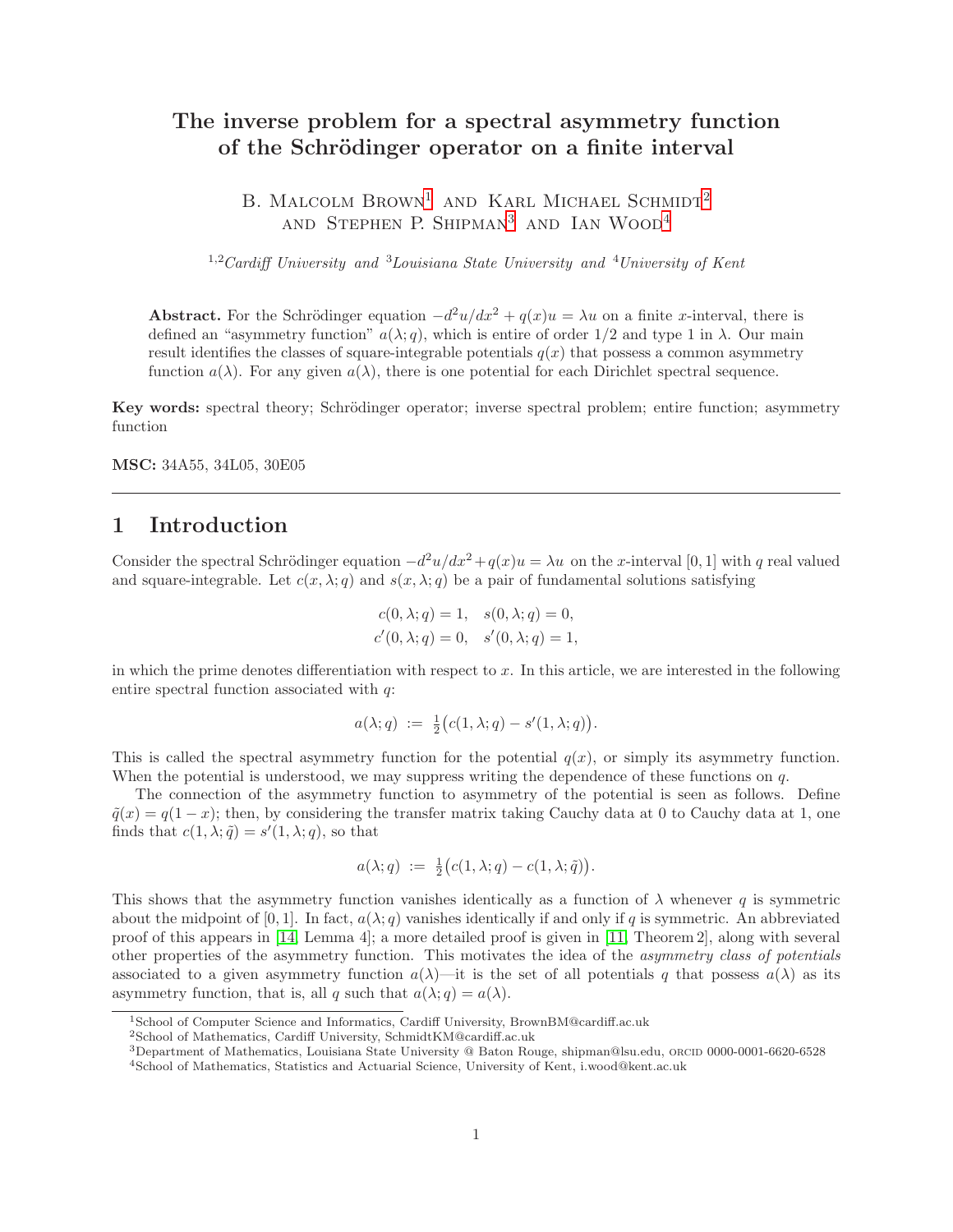Asymmetry classes play a key role in the spectral theory of bilayer graph operators in [11]. Their fundamental property is that the Dirichlet-to-Neumann maps for two different potentials commute if and only if the potentials have the same asymmetry function. The DtN map is given by the matrix

$$
N(\lambda;q) = \frac{1}{s(1,\lambda;q)} \begin{bmatrix} -c(1,\lambda;q) & 1\\ 1 & -s'(1,\lambda;q) \end{bmatrix},
$$

which maps Dirichlet data of a solution of  $-d^2u/dx^2 + q(x)u = \lambda u$  on [0,1] to the Neumann data of the solution, that is,  $N(\lambda)[u(0), u(1)]^t = [u'(0), -u'(1)]^t$ . The DtN matrix is meromorphic in  $\lambda$  with poles at the roots of  $s(\lambda; q)$ , which are the Dirichlet eigenvalues of the Schrödinger operator  $-d^2/dx^2 + q(x)$  on [0, 1].

The asymmetry function and the function  $b(\lambda) = \frac{1}{2} (c(1, \lambda; q) + c(1, \lambda; \tilde{q}))$  coincide with the functions  $u_-(\lambda)$  and  $u_+(\lambda)$  in [6, p. 494; Lemma 4.1], where the authors characterize the spectra of Hill's operator  $(-d^2/dx^2 + q(x))$  with periodic potential) as certain admissible sequences of intervals on the line. The functions a and b are also identical to  $\delta$  and  $\Delta$ , respectively, in [15, p. 2].

The purpose of the present work is to characterize the set of all asymmetry functions and, given a fixed asymmetry function a, to identify its asymmetry class of potentials, which, as defined above, is the set of all potentials q that possess that  $a$  as its asymmetry function. The main result is Theorem 8 in section 4.1, which states that, for each asymmetry function  $a$  in a certain Hilbert space of entire functions, the asymmetry class of a contains one potential for each admissible sequence of Dirichlet eigenvalues.

The analysis in this paper draws primarily upon deep work in spectral theory of the Schrödinger operator on the interval by E. Trubowitz, H. P. McKean, and J. Pöschel.

In what follows, to avoid cumbersome notation, we will often suppress the dependence of functions on the potential q. The following function spaces will be used in this article, with  $\mathbb{N} = \{n \in \mathbb{Z} \mid n \geq 1\}$ .

$$
L^{2}[0,1] = \left\{ q : [0,1] \to \mathbb{R} \mid \int_{0}^{1} q(x)^{2} dx < \infty \right\}
$$
  

$$
\ell^{2}(\mathbb{Z}) = \left\{ \alpha : \mathbb{Z} \to \mathbb{R} \mid \sum_{n=-\infty}^{\infty} \alpha_{n}^{2} < \infty \right\} \qquad (\ell^{2}(\mathbb{N}) \text{ is defined analogously})
$$
  

$$
\mathcal{S} = \left\{ \alpha \in \ell^{2}(\mathbb{N}) \mid (\pi^{2}n^{2} + \alpha_{n})_{n \in \mathbb{N}} \text{ is strictly increasing} \right\}
$$
  

$$
\ell_{1}^{2}(\mathbb{N}) = \left\{ \alpha : \mathbb{N} \to \mathbb{R} \mid \sum_{n=1}^{\infty} n^{2} \alpha_{n}^{2} < \infty \right\}
$$
  

$$
\mathcal{E} = \left\{ \phi : \mathbb{C} \to \mathbb{C} \mid \phi \text{ entire, order } \le 1, \text{ type } \le 1, \phi(\mathbb{R}) \subset \mathbb{R}, \int_{\mathbb{R}} \phi(\lambda)^{2} d\lambda < \infty \right\}
$$
  

$$
\mathcal{E}^{\frac{1}{2}} = \left\{ \phi : \mathbb{C} \to \mathbb{C} \mid \phi \text{ entire, order } \le 1/2, \text{ type } \le 1, \phi(\mathbb{R}) \subset \mathbb{R}, \int_{0}^{\infty} \phi(\lambda)^{2} \lambda^{\frac{1}{2}} d\lambda < \infty \right\}
$$

#### 2 Basic properties of the asymmetry function

The property of the asymmetry function most relevant to this paper is the fact that it is in the class  $\mathcal{E}^{\frac{1}{2}}$  and that its evaluation on a Dirichlet spectral sequence is in  $\ell_1^2$ .

**Proposition 1.** Let  $q \in L^2$  and a sequence  $(\mu_n)_{n \in \mathbb{N}}$ ,  $\mu_n = n^2 \pi^2 + c_n$ , with  $(c_n)_{n \in \mathbb{N}}$  a real-valued bounded sequence, be given. The asymmetry function  $a(\lambda;q)$  lies in the class  $\mathcal{E}^{\frac{1}{2}}$ , and the sequence  $(a(\mu_n;q))_{n\in\mathbb{N}}$  lies in the class  $\ell_1^2$ .

*Proof.* Since q is real-valued, both  $c(x, \lambda; q)$  and  $s(x, \lambda; q)$  are real-valued for real  $\lambda$ , and thus a is real-valued on the real line. The function  $c(1, \lambda; q)$  is an entire function of  $\lambda$  of order 1/2 satisfying

$$
c(1,\lambda) = \cos\sqrt{\lambda} + \lambda^{-\frac{1}{2}} c_1(\lambda) + R(\lambda), \qquad (2.1)
$$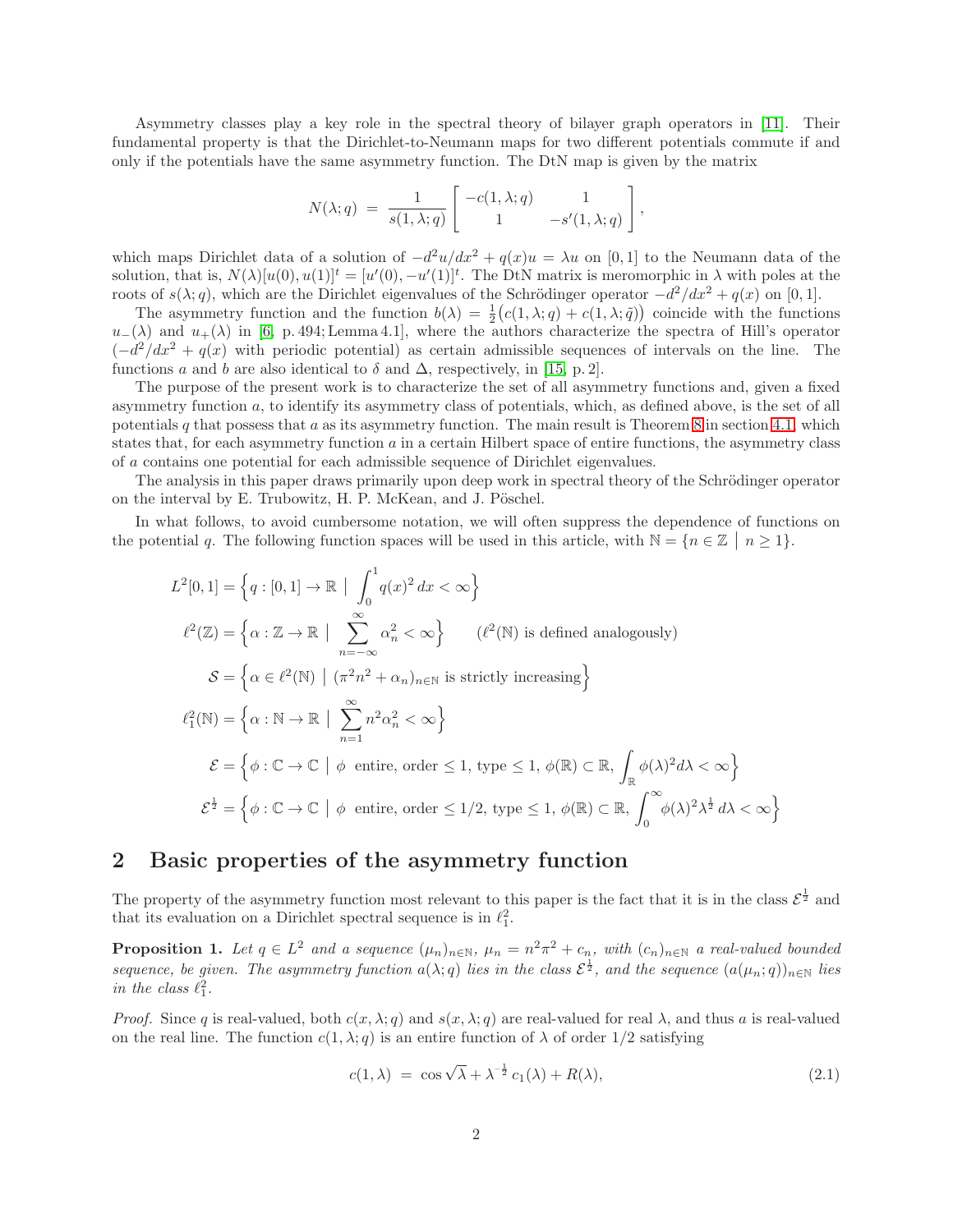where

$$
c_1(\lambda) = \frac{1}{2}\sin\sqrt{\lambda} \int_0^1 q(x) \, dx + \frac{1}{2} \int_0^1 \sin\left(\sqrt{\lambda}(1-2x)\right) q(x) \, dx \tag{2.2}
$$

and R is an entire function such that  $ze^{-|\operatorname{Im}\sqrt{z}|}R(z)$   $(z \in \mathbb{C})$  is bounded (cf. [2, (1.1.15)]; [9, pp. 14–15]). The function  $c(\tilde{q}; 1, \lambda)$  can be written identically to (2.1) except with  $q(x)$  replaced with  $q(1-x)$  in the expression of  $c_1(\lambda)$ . Thus we obtain

$$
a(\lambda) = \frac{1}{2\sqrt{\lambda}} \int_0^1 \sin\left(\sqrt{\lambda}(1-2x)\right) q_o(x) dx + \tilde{R}(\lambda)
$$
  
= 
$$
\frac{-1}{4\sqrt{\lambda}} \int_{-1}^1 \sin(\sqrt{\lambda}y) q_o\left(\frac{y+1}{2}\right) dy + \tilde{R}(\lambda),
$$
 (2.3)

in which  $q_o(x) = (q(x) - q(1-x))/2$  is the odd part of q, and  $\tilde{R}$  is an entire function such that  $z e^{-|\operatorname{Im} \sqrt{z}|} \tilde{R}(z)$  $(z \in \mathbb{C})$  is bounded. If we abbreviate

$$
f(z) = -\frac{1}{4} \int_{-1}^{1} \sin(zy) \, q_o\left(\frac{y+1}{2}\right) \, dy \qquad (z \in \mathbb{C}),
$$

then by the Paley-Wiener theorem, f is an entire function of exponential type 1 that is square-integrable over parallels to the real axis. Hence, setting  $\tilde{a}(\lambda) = f(\sqrt{\lambda})/\sqrt{\lambda}$ , we have

$$
\int_0^\infty |\tilde{a}(\lambda)|^2 \sqrt{\lambda} \, d\lambda = \int_{-\infty}^\infty |\tilde{a}(z^2) \, z|^2 \, dz < \infty.
$$

Thus  $\tilde{a} \in \mathcal{E}^{\frac{1}{2}}$ . Moreover,  $\tilde{R} \in \mathcal{E}^{\frac{1}{2}}$ , and as  $\mathcal{E}^{\frac{1}{2}}$  is a vector space, it follows that  $a = \tilde{a} + \tilde{R} \in \mathcal{E}^{\frac{1}{2}}$ .

For the given sequence  $\mu_n$ ,  $\sqrt{\mu_n} = n\pi + O(n^{-1})$  and  $\sqrt{\mu_n}^{-1} = (n\pi)^{-1} + O(n^{-3})$ ; and evaluation of (2.3) at  $\lambda = \mu_n$  yields

$$
a(\mu_n) = \frac{-1}{4n\pi} \int_{-1}^{1} \sin(n\pi y) q_0\left(\frac{y+1}{2}\right) dy + O(n^{-2}).
$$
\n(2.4)

The integrals in (2.4) form the sequence of (sine) Fourier coefficients of a square-integrable function, which therefore is a square-summable sequence; this places the sequence  $(a(\mu_n))_{n\in\mathbb{N}}$  in  $\ell_1^2$ .  $\Box$ 

The asymmetry function has the following additional properties, which are proved in [11, Theorem 2].

- 1. The potential q is symmetric if and only if  $a(\lambda; q) \equiv 0$ .
- 2. The DtN maps  $N(\lambda; q_1)$  and  $N(\lambda; q_2)$  commute if and only if  $a(\lambda; q_1) = a(\lambda; q_2)$ .
- 3. The Dirichlet spectrum of  $-d^2/dx^2 + q(x)$ , together with  $a(\lambda; q)$ , determine  $q \in L^2[0, 1]$  uniquely.

4. 
$$
c'(1, \lambda; q) a(\lambda; q) = -\int_0^1 q_o(x) c(x, \lambda; q) c(x, \lambda; \tilde{q}) dx
$$
, where  $q_o(x) = \frac{1}{2}(q(x) - q(1-x))$ .

Property (3) will emerge as a corollary of the main Theorem 8.

#### 3 An interpolation theorem

The question of whether a complex function from a certain class can be uniquely determined from its values on a given discrete set of points is fundamental in interpolation and sampling theory, going all the way back to Shannon's famous sampling theorem [10] based on work of Whittaker [12]. For functions sampled on the whole complex plane, there are many results relating the growth of the function to the required density of the point set, see, e.g. [5, 7]. For functions sampled only at points on the real line, the classical result on the required density of the discrete set is [3, Theorem 3.3]. In our case, we will be sampling functions in the class  $\mathcal{E}^{\frac{1}{2}}$  on the Dirichlet spectrum of a Sturm-Liouville operator. This set does not satisfy the density assumptions of any of the results mentioned above. However, the class  $\mathcal{E}^{\frac{1}{2}}$  involves an additional decay assumption on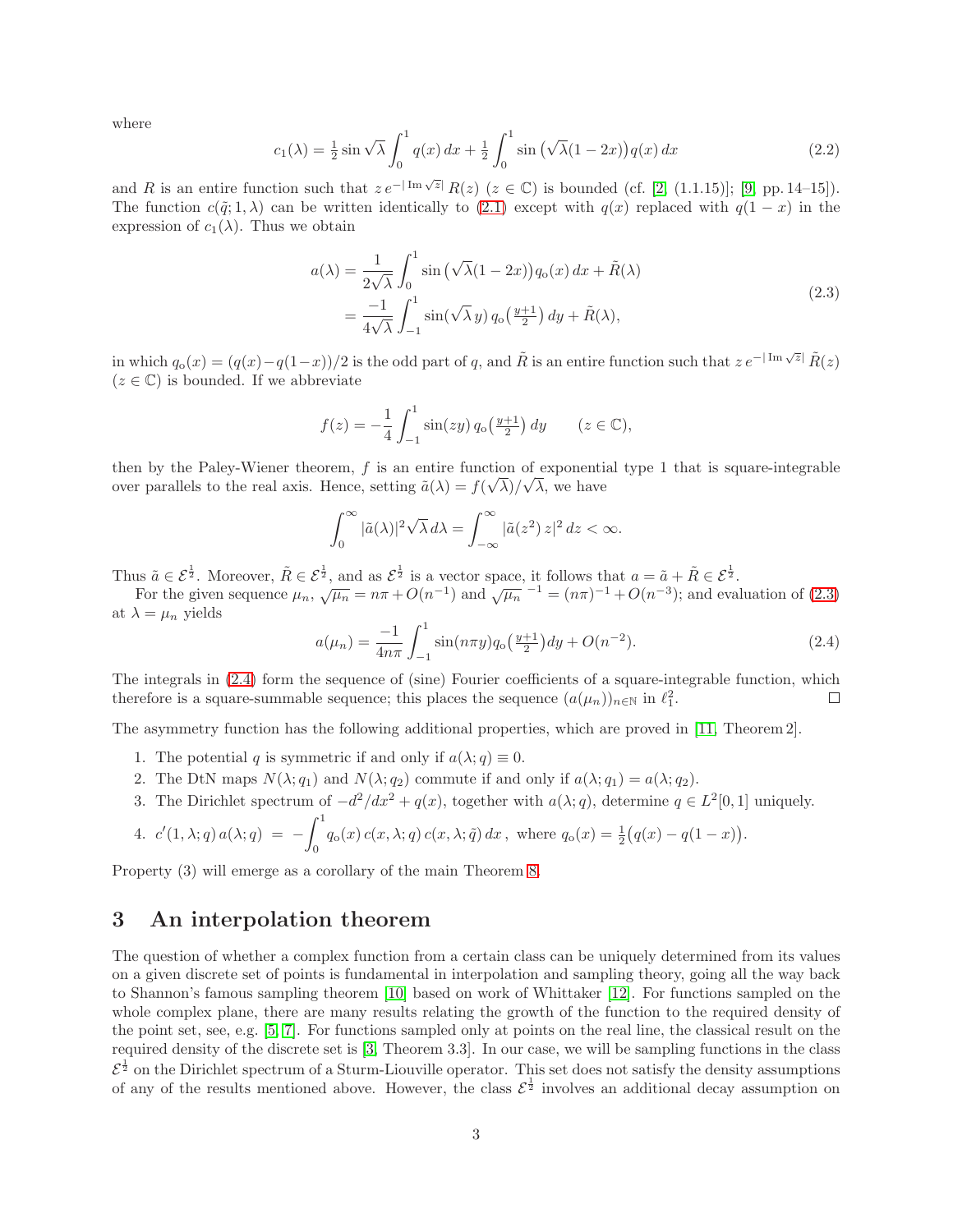the entire functions being sampled which will enable us to prove the desired result. Theorem 6 is the key result in this section, as it tells us that the asymmetry function is completely determined by its values at the Dirichlet spectrum of a potential  $q \in L^2[0,1]$ . We give a full proof, which adapts arguments of McKean and Trubowitz [8, §5].

The entire function

$$
e(\omega) := s'(1, \omega^2) - i\omega s(1, \omega^2)
$$
\n(3.5)

is a de Branges function since it satisfies the inequality in the following lemma. See  $[1, Ch 2 \S 19]$  for the theory of de Branges spaces.

**Lemma 2.** For all  $\omega \in \mathbb{R}$ ,

$$
|e(\omega)|^2 = 1 + o(1) \qquad (|\omega| \to \infty), \tag{3.6}
$$

and if  $e(\omega) = 0$ , then  $\omega = 0$  and  $s'(1,0) = 0$ .

If the least Dirichlet eigenvalue  $\mu_1$  of  $-d^2/dx^2+q(x)$  on [0, 1] is positive, then for all  $\omega \in \mathbb{C}$  with  $\text{Im}\,\omega > 0$ ,

$$
|e(\omega)| > |e(\bar{\omega})|.
$$
 (3.7)

*Proof.* According to the estimates in [4, §1.2] or [9, §1 Theorem 3], for  $\omega \in \mathbb{R}$ ,

$$
|e(\omega)|^2 = s'(1,\omega^2)^2 + \omega^2 s(1,\omega^2)^2 = 1 + o(1) \qquad (|\omega| \to \infty).
$$
 (3.8)

Since  $s(1, \lambda)$  and  $s'(1, \lambda)$  are real when  $\lambda$  is real,  $e(\omega) = 0$  for  $\omega \in \mathbb{R}$  implies that  $s'(1, \omega^2) = \omega s(1, \omega^2) = 0$ . Since s and s' cannot simultaneously vanish,  $\omega = 0$ , and thus  $s'(1,0) = 0$ .

The proof of the inequality is a modification of the proof of [8,  $\S5$  Lemma 1]. Since  $s(x, \lambda)$  is real for  $\lambda \in \mathbb{R}$ , we have  $s(x, \overline{\lambda}) = s(x, \lambda)$ . For Im  $\omega > 0$ ,

$$
|e(\omega)|^2 - |e(\bar{\omega})|^2 = 4 \operatorname{Im} (\omega s(1, \omega^2) s'(1, \bar{\omega}^2))
$$
\n(3.9)

$$
= 4 \operatorname{Im} \omega \int_0^1 [s(x, \omega^2)s'(x, \bar{\omega}^2)]' dx \tag{3.10}
$$

> 
$$
4 \operatorname{Im} \omega \int_0^1 (|s'(x,\omega^2)|^2 + q(x)|s(x,\omega^2)|^2) dx
$$
 (3.11)

$$
\geq (4 \operatorname{Im} \omega) \mu_1 \| s(\cdot, \omega^2) \|_{L^2}^2. \tag{3.12}
$$

The last inequality comes from the Rayleigh quotient inequality for the quadratic form of the Dirichlet operator  $-d^2/dx^2 + q(x)$ .  $\Box$ 

To the function  $e(\omega)$  is associated a de Branges space  $B = B_q$ , which is a reproducing-kernel Hilbert space. It consists of all entire functions  $f$  such that

$$
\int_{\mathbb{R}} \left| \frac{f(\lambda)}{e(\lambda)} \right|^2 d\lambda < \infty \tag{3.13}
$$

and there exists a real number  $C_f$  such that, for all  $\omega$  with  $\text{Im }\omega > 0$ ,

$$
\left|\frac{f(\omega)}{e(\omega)}\right|, \left|\frac{\overline{f(\bar{\omega})}}{e(\omega)}\right| < \frac{C_f}{\sqrt{\text{Im}\,\omega}}.\tag{3.14}
$$

The inner product  $B[\cdot, \cdot] = B_q[\cdot, \cdot]$  in B is that of  $L^2(\mathbb{R}, d\lambda/|e(\lambda)|^2)$ ; that is, through restriction of functions in B to R, B is identified with a closed subspace of this weighted  $L^2$  space. The reproducing kernel is

$$
1_{\alpha}(\beta) := \frac{\overline{e(\alpha)} e(\beta) - e(\overline{\alpha}) \overline{e(\overline{\beta})}}{2i(\overline{\alpha} - \beta)} = \frac{\overline{\alpha} s(1, \overline{\alpha}^2) s'(1, \beta^2) - \beta s'(1, \overline{\alpha}^2) s(1, \beta^2)}{\overline{\alpha} - \beta}.
$$
 (3.15)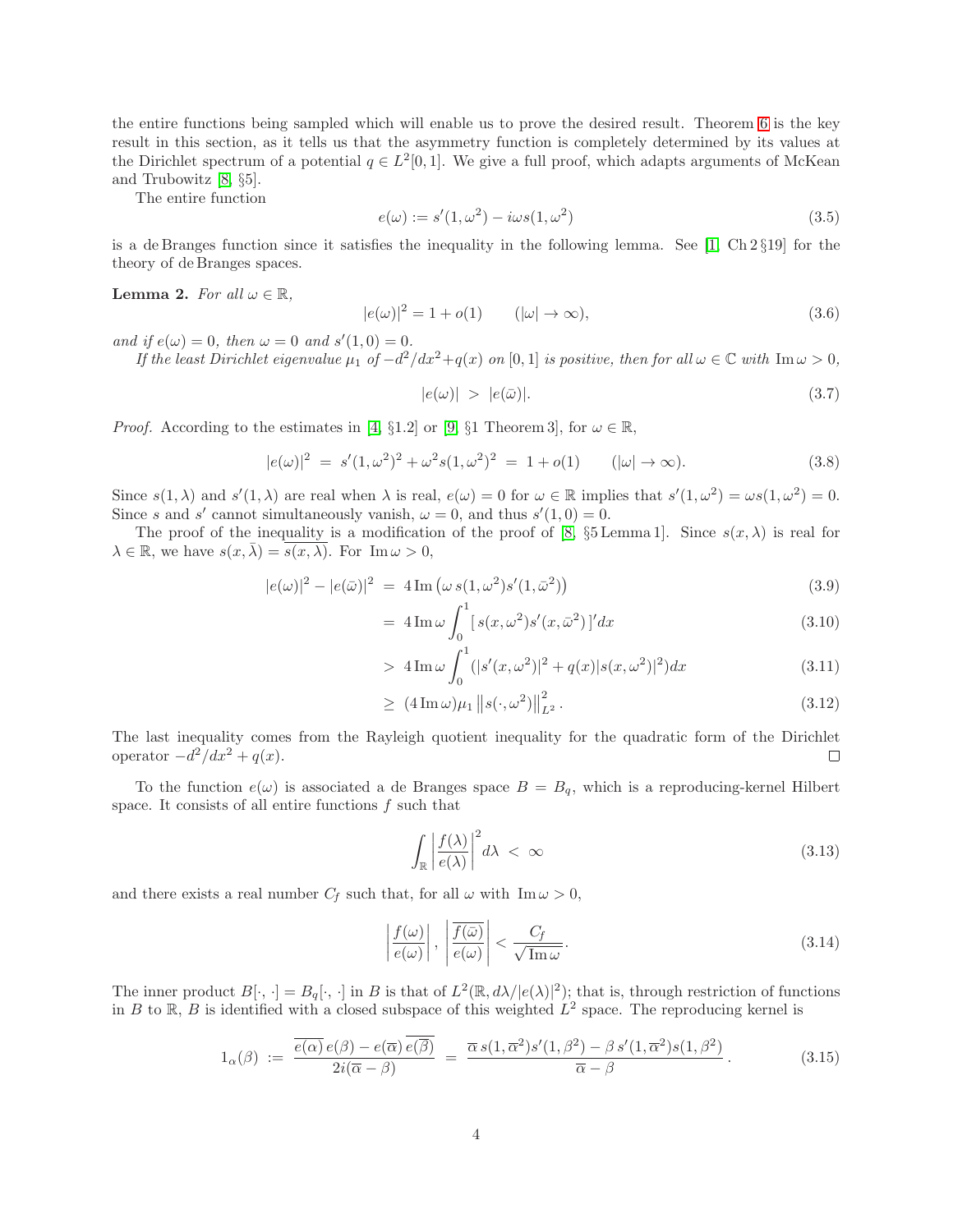The singularity at  $\beta = \bar{\alpha}$  is removable; indeed,  $1_{\alpha}$  is entire. Therefore, for all  $f \in B$  and all  $\omega \in \mathbb{C}$ ,

$$
f(\omega) = B[f, 1_{\omega}] = \int_{\mathbb{R}} f(\beta) \overline{1_{\omega}(\beta)} \frac{d\beta}{|e(\beta)|^2}.
$$
 (3.16)

The function  $1_{\alpha}(\beta)$  is  $K(w, z)$  in [1, §19 Theorem 19].

We assume now, by adding a suitable constant to the potential, that

$$
s'(1,0) \neq 0, \quad s(1,0) \neq 0. \tag{3.17}
$$

Let  $(\mu_k)_{k \in \mathbb{N}}$  denote the sequence of Dirichlet eigenvalues associated to the operator  $-d^2/dx^2 + q(x)$  on [0, 1]. We then have

$$
1_{\omega}(\pm\sqrt{\mu_j}) = \frac{\overline{\omega} s(1, \overline{\omega}^2)s'(1, \mu_j)}{\overline{\omega} \mp \sqrt{\mu_j}},
$$
\n(3.18)

so if  $\beta = \pm \sqrt{\mu_j}$  and  $\omega \in {\pm \sqrt{\mu_k} : k \in \mathbb{N}} \setminus {\beta}$ , then  $1_{\omega}(\beta) = 0$ ; and, as  $\overline{\omega} \to \pm \sqrt{\mu_j}$ ,

$$
1_{\omega}(\pm\sqrt{\mu_j}) \to \pm\sqrt{\mu_j} s'(1,\mu_j) \frac{\partial}{\partial \omega} s(1,\omega^2) \Big|_{\omega=\pm\sqrt{\mu_j}} = 2\mu_j s'(1,\mu_j) \frac{\partial}{\partial \lambda} s(1,\mu_j) = 2\mu_j l_j^2,
$$
(3.19)

where we have used  $s'(1, \mu_j) \frac{\partial}{\partial \lambda} s(1, \mu_j) = l_j^2$  [9, §2 Theorem 2] with

$$
l_j^2 = \int_0^1 s(x, \mu_j)^2 dx \qquad (j \in \mathbb{N})
$$

being the Dirichlet-Dirichlet norming constants. For suitable functions  $f$  and  $g$ , define

$$
A[f,g] = A_q[f,g] := \frac{f(0)\,\overline{g(0)}}{s'(1,0)\,s(1,0)} + \sum_{j=1}^{\infty} \frac{1}{2\mu_j l_j^2} \left( f(-\sqrt{\mu_j})\overline{g(-\sqrt{\mu_j})} + f(\sqrt{\mu_j})\overline{g(\sqrt{\mu_j})} \right).
$$

Define the space  $A = A_q$  to consist of all functions f defined on  $\{0\} \cup {\{\pm \sqrt{\mu_j}\}}_{j \in \mathbb{N}}$  such that

$$
A[f, f] < \infty. \tag{3.20}
$$

The following two lemmas comprise an analog of [8, §5 Lemma 2] for Dirichlet eigenvalue sequences.

**Lemma 3.** Let the potential  $q \in L^2[0,1]$  satisfy  $\mu_1 > 0$ ,  $s'(1,0) \neq 0$ , and  $s(1,0) \neq 0$ . Then for all  $\alpha$  and  $\beta$ in  $\mathbb{C},$ 

$$
A_q[1_\alpha, 1_\beta] = B_q[1_\alpha, 1_\beta]. \tag{3.21}
$$

*Proof.* From (3.18) it follows for  $\alpha, \beta \neq \pm \sqrt{\mu_j}$  that

$$
1_{\alpha}(\pm\sqrt{\mu_j})\overline{1_{\beta}(\pm\sqrt{\mu_j})} = \frac{\overline{\alpha}s(1,\overline{\alpha}^2)s'(1,\mu_j)}{\overline{\alpha}\mp\sqrt{\mu_j}}\frac{\beta s(1,\beta^2)s'(1,\mu_j)}{\beta\mp\sqrt{\mu_j}} = \frac{\overline{\alpha}\beta s(1,\overline{\alpha}^2)s(1,\beta^2)s'(1,\mu_j)^2}{(\pm\sqrt{\mu_j}-\overline{\alpha})(\pm\sqrt{\mu_j}-\beta)},
$$

and further

$$
1_{\alpha}(\sqrt{\mu_{j}})\overline{1_{\beta}(\sqrt{\mu_{j}})} + 1_{\alpha}(-\sqrt{\mu_{j}})\overline{1_{\beta}(-\sqrt{\mu_{j}})}
$$
  
=  $\overline{\alpha}\beta s(1, \overline{\alpha}^{2})s(1, \beta^{2})s'(1, \mu_{j})^{2}\left(\frac{1}{(\sqrt{\mu_{j}} - \overline{\alpha})(\sqrt{\mu_{j}} - \beta)} + \frac{1}{(-\sqrt{\mu_{j}} - \overline{\alpha})(-\sqrt{\mu_{j}} - \beta)}\right)$   
=  $2\overline{\alpha}\beta s(1, \overline{\alpha}^{2})s(1, \beta^{2})s'(1, \mu_{j})^{2}\frac{\mu_{j} + \overline{\alpha}\beta}{(\mu_{j} - \overline{\alpha}^{2})(\mu_{j} - \beta^{2})}.$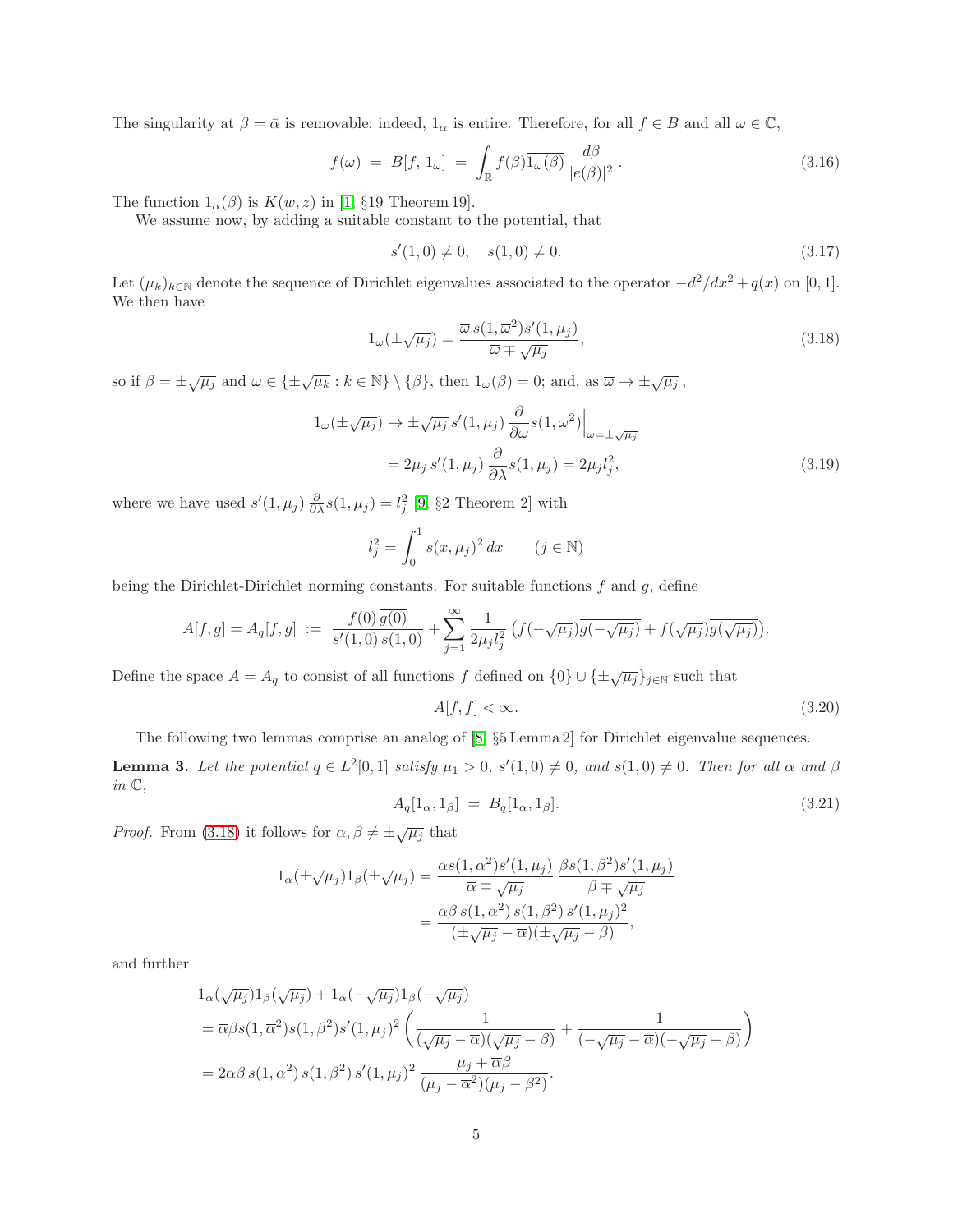Also, from (3.15) we find

$$
1_{\alpha}(0)\overline{1_{\beta}(0)} = s(1,\overline{\alpha}^{2}) s(1,\beta^{2}) s'(1,0)^{2}.
$$

This yields, by partial fraction decomposition,

$$
A[1_{\alpha}, 1_{\beta}] = \frac{s'(1,0)}{s(1,0)} s(1, \overline{\alpha}^{2}) s(1, \beta^{2}) + \sum_{j=1}^{\infty} \frac{\overline{\alpha}\beta}{l_{j}^{2}} s(1, \overline{\alpha}^{2}) s(1, \beta^{2}) s'(1, \mu_{j})^{2} \frac{\mu_{j} + \overline{\alpha}\beta}{\mu_{j} (\mu_{j} - \overline{\alpha}^{2}) (\mu_{j} - \beta^{2})}
$$
  
=  $\frac{s'(1,0)}{s(1,0)} s(1, \overline{\alpha}^{2}) s(1, \beta^{2}) +$   
+  $\overline{\alpha}\beta s(1, \overline{\alpha}^{2}) s(1, \beta^{2}) \sum_{j=1}^{\infty} \frac{s'(1, \mu_{j})^{2}}{l_{j}^{2}} \left(\frac{1}{\overline{\alpha}\beta\mu_{j}} + \frac{1}{\overline{\alpha}(\overline{\alpha} - \beta)(\mu_{j} - \overline{\alpha}^{2})} + \frac{1}{\beta(\beta - \overline{\alpha})(\mu_{j} - \beta^{2})}\right).$ 

Now we consider the resolvent kernel for the Dirichlet boundary value problem,

$$
R(x, y; \omega^2) = \frac{1}{W} \begin{cases} u(x, \omega^2)v(y, \omega^2) & \text{if } y \le x \\ u(y, \omega^2)v(x, \omega^2) & \text{if } x \le y, \end{cases}
$$

where  $v$  is a solution that satisfies the boundary condition at  $0, u$  is a solution that satisfies the boundary condition at 1 and W is the Wronskian of u, v. Here we can take  $v = s$  and  $u = s(1, \omega^2)c - c(1, \omega^2)s$ . Then

$$
W = \begin{vmatrix} s(1, \omega^2)c - c(1, \omega^2)s & s \\ s(1, \omega^2)c' - c(1, \omega^2)s' & s' \end{vmatrix} = s(1, \omega^2),
$$

so

$$
R(x, y; \omega^2) = \frac{1}{s(1, \omega^2)} \begin{cases} \left( s(1, \omega^2)c(x, \omega^2) - c(1, \omega^2)s(x, \omega^2) \right) s(y, \omega^2) & \text{if } y \le x \\ \left( s(1, \omega^2)c(y, \omega^2) - c(1, \omega^2)s(y, \omega^2) \right) s(x, \omega^2) & \text{if } x \le y. \end{cases}
$$

Now  $R$  may not be differentiable on the diagonal, but off the diagonal we find

$$
\frac{\partial^2}{\partial x \partial y} R(x, y; \omega^2) = \frac{1}{s(1, \omega^2)} \begin{cases} \left( s(1, \omega^2)c'(x, \omega^2) - c(1, \omega^2)s'(x, \omega^2) \right) s'(y, \omega^2) & \text{if } y < x \\ \left( s(1, \omega^2)c'(y, \omega^2) - c(1, \omega^2)s'(y, \omega^2) \right) s'(x, \omega^2) & \text{if } x < y, \end{cases}
$$

which extends continuously to the diagonal, giving in particular

$$
\frac{\partial^2}{\partial x \partial y} R(1,1;\omega^2) = \frac{1}{s(1,\omega^2)} \left( s(1,\omega^2)c'(1,\omega^2) - c(1,\omega^2)s'(1,\omega^2) \right) s'(1,\omega^2) = -\frac{s'(1,\omega^2)}{s(1,\omega^2)},
$$

using the Wronskian of c and s.

On the other hand, the resolvent kernel can be expressed in terms of the normalized eigenfunctions as

$$
R(x, y; \omega^2) = \sum_{j=0}^{\infty} \frac{s(x, \mu_j) s(y, \mu_j)}{(\mu_j - \omega^2) l_j^2},
$$

and differentiating with respect to x and y here and equating the two formulae for the resolvent kernel, we deduce

$$
\sum_{j=0}^{\infty} \frac{s'(1,\mu_j)^2}{(\mu_j - \omega^2) l_j^2} = -\frac{s'(1,\omega^2)}{s(1,\omega^2)}.
$$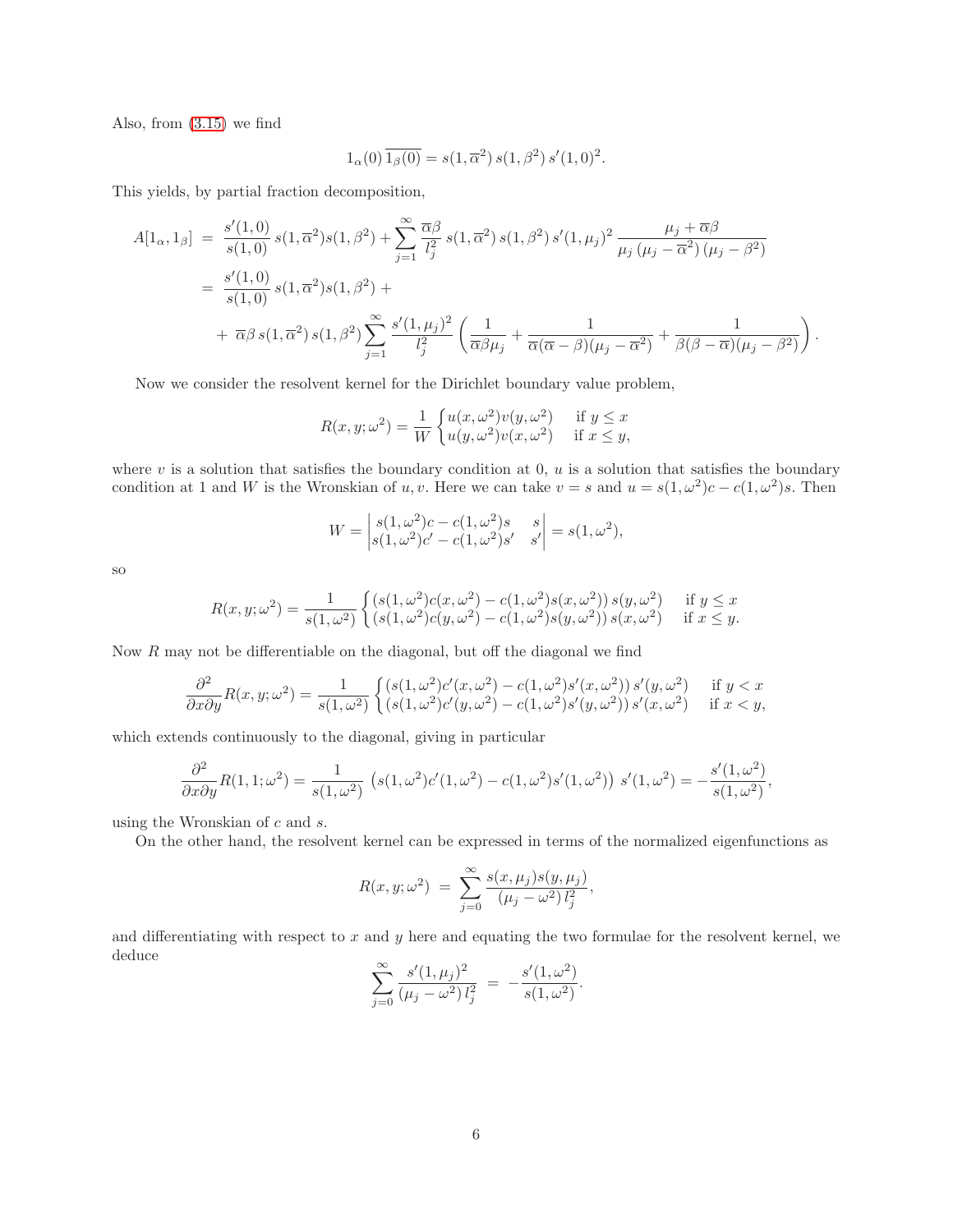Hence we can calculate further, from the above partial-fraction decomposition,

$$
A[1_{\alpha}, 1_{\beta}] = s(1, \overline{\alpha}^{2}) s(1, \beta^{2}) \sum_{j=1}^{\infty} \frac{s'(1, \mu_{j})^{2}}{l_{j}^{2}} \left( \frac{1}{\mu_{j}} + \frac{\beta}{(\overline{\alpha} - \beta)(\mu_{j} - \overline{\alpha}^{2})} + \frac{\overline{\alpha}}{(\beta - \overline{\alpha})(\mu_{j} - \beta^{2})} \right) +
$$
  
+ 
$$
\frac{s'(1, 0)}{s(1, 0)} s(1, \overline{\alpha}^{2}) s(1, \beta^{2})
$$
  
= 
$$
s(1, \overline{\alpha}^{2}) s(1, \beta^{2}) \left( -\frac{s'(1, 0)}{s(1, 0)} - \frac{\beta}{\overline{\alpha} - \beta} \frac{s'(1, \overline{\alpha}^{2})}{s(1, \overline{\alpha}^{2})} - \frac{\overline{\alpha}}{\beta - \overline{\alpha}} s'(1, \beta^{2}) s(1, \beta^{2}) \right) +
$$
  
+ 
$$
\frac{s'(1, 0)}{s(1, 0)} s(1, \overline{\alpha}^{2}) s(1, \beta^{2})
$$
  
= 
$$
-\frac{\beta}{\overline{\alpha} - \beta} s(1, \beta^{2}) s'(1, \overline{\alpha}^{2}) - \frac{\overline{\alpha}}{\beta - \overline{\alpha}} s(1, \overline{\alpha}^{2}) s'(1, \beta^{2})
$$
  
= 
$$
1_{\alpha}(\beta) = B[1_{\alpha}, 1_{\beta}], \qquad (3.22)
$$

Since  $A[1_\alpha, 1_\beta]$  and  $B[1_\alpha, 1_\beta]$  are analytic in  $\alpha$  and  $\beta$ , the equality can be extended to  $\alpha, \beta = \pm \sqrt{\mu_j}$ . This completes the proof.  $\Box$ 

**Lemma 4.** Let the potential  $q \in L^2[0,1]$  satisfy  $\mu_1 > 0$ ,  $s'(1,0) \neq 0$ , and  $s(1,0) \neq 0$ . The Hilbert spaces  $A_q$ and  $B_q$  are isomorphic through the maps

$$
B \to A :: f \mapsto f \big|_{\{0\} \cup \{\pm \sqrt{\mu_j}\}_{j \in \mathbb{N}}} \tag{3.23}
$$

and

$$
A \to B :: g \mapsto f, \qquad f(\omega) = A[g, 1_{\omega}]. \tag{3.24}
$$

Proof. We follow the proof of [8, Lemma 2]. Considering Lemma 3, we only have to show that the functions  $1_{\omega}$  span B and their restrictions span A in the sense of their linear algebraic spans being dense. To see that the functions  $1_{\omega}$  ( $\omega \in \mathbb{C}$ ) span B observe that, for all  $f \in B$ ,  $B[f, 1_{\omega}] = 0$  for all  $\omega$  implies that  $f = 0$  in B because of the reproducing-kernel property (3.16) of  $1<sub>\omega</sub>$ . For A, the computations after equation (3.18) show that the restrictions of the functions  $1_{\omega}$  to the set  $\{0\} \cup \{\sqrt{\mu_j}\}_{j\in\mathbb{N}}$  for  $\omega \in \{0\} \cup \{\sqrt{\mu_j}\}_{j\in\mathbb{N}}$  span A.  $\Box$ 

**Lemma 5.** Let the potential  $q \in L^2[0,1]$  satisfy  $\mu_1 > 0$ ,  $s'(1,0) \neq 0$ , and  $s(1,0) \neq 0$ . The space  $A_q$  with inner product  $A[f,g]$  is a Hilbert space that contains the same functions as the classical space  $\ell^2(\mathbb{Z})$ ; and the norms of A and  $\ell^2$  are equivalent. The Hilbert space  $B_q$  contains the same functions as  $\mathcal{E}$ ; and the norms of B and  $L^2(\mathbb{R})$  are equivalent.

*Proof.* Using the estimates in [4,  $\S1.2$ ] or [9,  $\S1$  Theorem 3],

$$
l_j^2 = \int_0^1 s(x, \mu_j)^2 = \int_0^1 \frac{\sin^2(\sqrt{\mu_j}x)}{\mu_j} dx + O(\mu_j^{-3/2}) = \frac{1}{2\mu_j} + O(\mu_j^{-3/2})
$$
(3.25)

as  $j \to \infty$ . Therefore

$$
0 < \frac{1}{\mu_j l_j^2} = 2 + O(\mu_j^{-1/2}),
$$

and the first statement follows.

We now turn to the claim about  $B$  and consider

$$
1_{\omega}(z) = \frac{\overline{e(\omega)}e(z) - e(\overline{\omega})\overline{e(\overline{z})}}{-2i(z - \overline{\omega})}.
$$

The singularity at  $z = \bar{\omega}$  is removable, so  $1_{\omega}$  is entire. In view of the definition (3.5) of  $e(z)$ , since  $zs(1, z^2)$ and  $s'(1, z^2)$  are of order 1 and type 1,  $1_{\omega}$  is of order 1 and type 1. Moreover, for  $z \in \mathbb{R}$ , the functions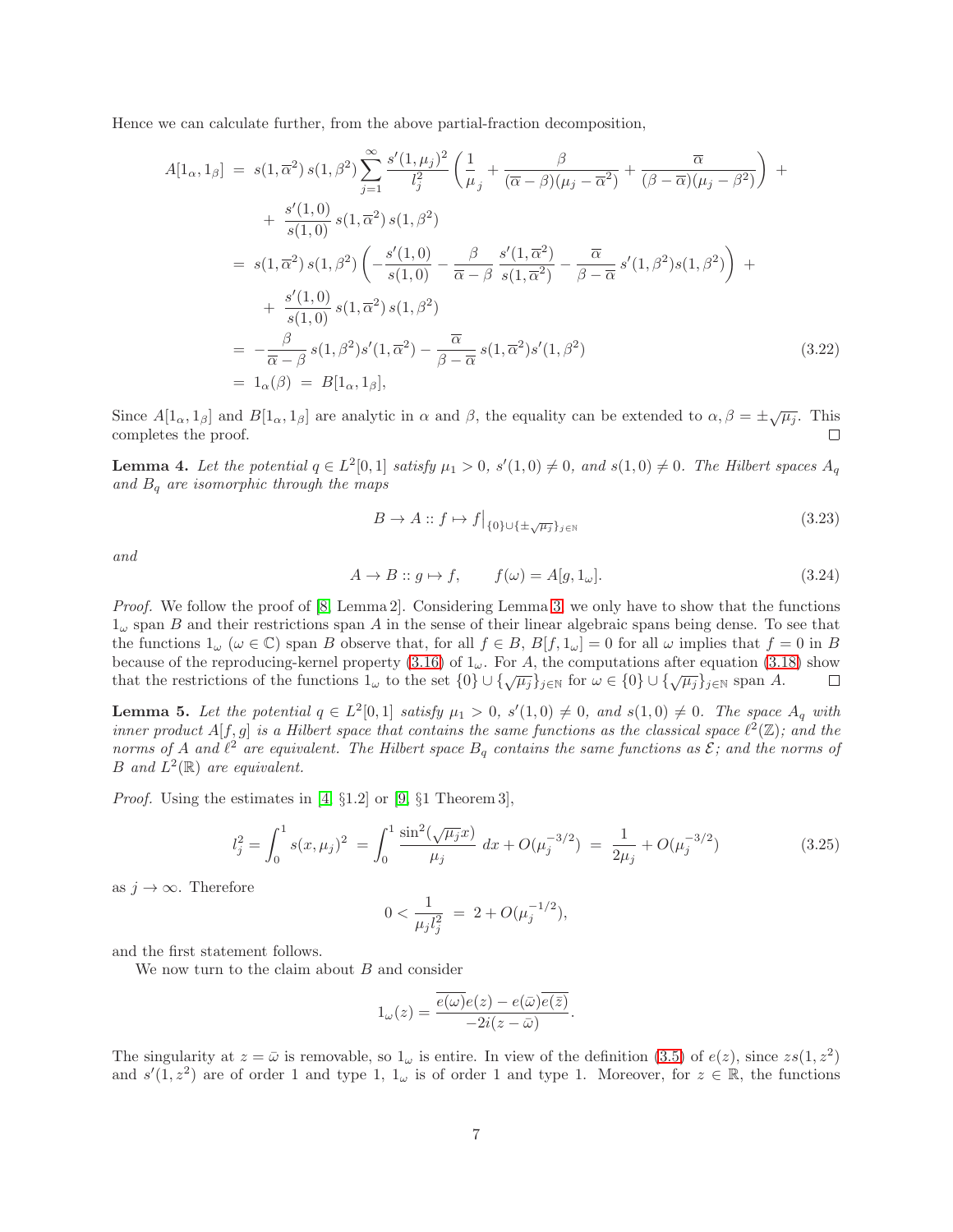$zs(1, z^2)$  and  $s'(1, z^2)$  are bounded, so  $1_{\omega}(z) \simeq (z - \bar{\omega})^{-1} \in L^2$ . Therefore,  $1_{\omega} \in \mathcal{E}$ . By the proof of [8, Lemma 2, the functions  $1_{\omega}$  span B and since  $\mathcal{E}$  is closed, we have

$$
B = \overline{\operatorname{span}\{1_{\omega}\}} \subseteq \mathcal{E}.
$$

We next show that  $\mathcal{E} \subseteq B$ . Lemma 2 shows that the  $L^2$ -norm is equivalent to  $B[f, f]$ . As  $f \in \mathcal{E} \subseteq L^2$ , we have that  $B[f, f] < \infty$ . For f to lie in the de Branges space, it remains to show that for  $\omega \in \mathbb{C}^+$  we have

$$
\frac{|f(\omega)|^2}{|e(\omega)|^2} \leq \frac{C}{\text{Im }\omega}
$$

for some constant  $C > 0$ .

For  $f \in \mathcal{E}$ , by the Paley-Wiener Theorem,  $\hat{f}$  is supported in  $[-1, 1]$ , so

$$
f(\omega) = \frac{1}{\sqrt{2\pi}} \int_{-1}^{1} e^{-i\omega x} \hat{f}(x) dx.
$$

Thus, setting  $\text{Im}\,\omega = b$ , by Cauchy-Schwarz,

$$
|f(\omega)|^2 \le \frac{1}{2\pi} \int_{-1}^1 |\hat{f}(x)|^2 \, dx \cdot \int_{-1}^1 e^{2bx} \, dx = O\left(\frac{\sinh 2b}{b}\right). \tag{3.26}
$$

By [9, Theorem 3],

$$
s(1, \omega^2) = \frac{\sin(\omega)}{\omega} + O\left(\frac{e^b}{|\omega|^2}\right),
$$
  
\n
$$
\omega s(1, \omega^2) = \sin(\omega) + O\left(\frac{e^b}{|\omega|}\right),
$$
  
\n
$$
s'(1, \omega^2) = \cos(\omega) + O\left(\frac{e^b}{|\omega|}\right),
$$
  
\n
$$
e(\omega) = \cos(\omega) - i\sin(\omega) + O\left(\frac{e^b}{|\omega|}\right) = e^{-i\omega} \left(1 + O\left(\frac{1}{|\omega|}\right)\right).
$$

Therefore,

$$
e(\omega)^{-1} = e^{i\omega} \left( 1 + O\left(\frac{1}{|\omega|}\right) \right),
$$
  

$$
|e(\omega)|^{-2} = e^{-2b} \left( 1 + O\left(\frac{1}{|\omega|}\right) \right),
$$

 $|\omega|$ 

so

and combined with (3.26), we have that

$$
\left| \frac{f(\omega)}{e(\omega)} \right|^2 = O\left( \frac{\sinh 2b}{b} e^{-2b} \right) = O\left( \frac{1}{b} \right)
$$

Thus, the required estimate is satisfied away from the real axis. By Lemma 2,  $1/|e(\omega)|$  is bounded on the real axis, and since f is square integrable, this implies that the estimate holds on  $\mathbb{C}^+$ . real axis, and since f is square integrable, this implies that the estimate holds on  $\mathbb{C}^+$ .

**Theorem 6.** Let  $q \in L^2[0,1]$  be given, and let  $(\mu_j)_{j\in\mathbb{N}}$  be the Dirichlet spectral sequence of  $-d^2/dx^2 + q(x)$ on [0,1]. The restriction of functions in  $\mathcal{E}^{\frac{1}{2}}$  to  $(\mu_j)_{j\in\mathbb{N}}$  is a bounded linear bijection from  $\mathcal{E}^{\frac{1}{2}}$  and  $\ell_1^2(\mathbb{N})$ . The inverse is effected through the following interpolation formula: For  $\lambda \in \mathbb{C}$ ,

$$
\phi(\lambda) = \sum_{j=1}^{\infty} \phi(\mu_j) \prod_{i \neq j} \frac{\mu_i - \lambda}{\mu_i - \mu_j}.
$$
\n(3.27)

.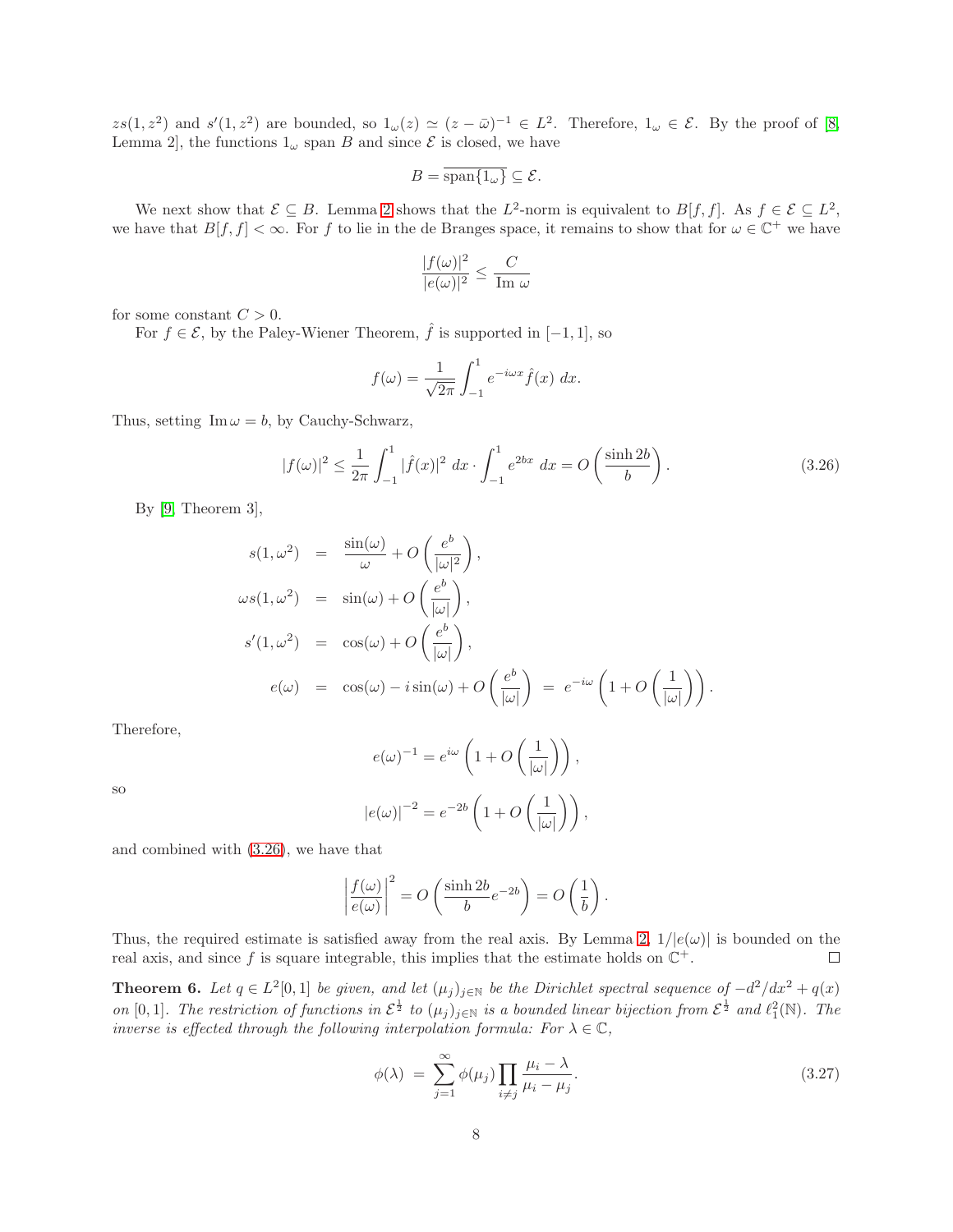*Proof.* Since the space  $\mathcal{E}^{\frac{1}{2}}$  is invariant under shifts  $\phi(\lambda) \mapsto \phi(\lambda + c)$ , with  $c \in \mathbb{R}$ , it suffices to prove the theorem for potentials q such that  $\mu_1 > 0$ ,  $s'(1,0) \neq 0$ , and  $s(1,0) \neq 0$ , as this can be accomplished by shifting the potential by a constant. Let  $q$  satisfy these three spectral properties for the rest of the proof.

The transformation

$$
\phi \mapsto f, \qquad f(\omega) = -\omega \phi(\omega^2) \tag{3.28}
$$

is a bijection from the space of entire functions of order  $\leq 1/2$  and type  $\leq 1$  to the space of odd entire functions of order  $\leq 1$  and type  $\leq 1$ . It maps  $\mathcal{E}^{\frac{1}{2}}$  onto the space of odd functions in  $\mathcal{E}$  because

$$
\int_{\mathbb{R}} |f(\omega)|^2 d\omega = 2 \int_0^{\infty} |\omega \phi(\omega^2)|^2 d\omega = \int_0^{\infty} |\phi(\lambda)|^2 \lambda^{1/2} d\lambda.
$$
 (3.29)

Now consider

$$
(a_j)_{j \in \mathbb{Z}} \mapsto (-\mu_j^{-1/2} a_j)_{j \in \mathbb{N}} \tag{3.30}
$$

where  $a_{-j} = -a_j$ ; this is an isomorphism from the odd subspace of  $\ell^2(\mathbb{Z})$  to  $\ell_1^2(\mathbb{N})$  because  $\sqrt{\mu_j} \sim \pi j$  as  $j \to \infty$ . Therefore, we have the following succession of bounded linear bijections: From  $\mathcal{E}^{\frac{1}{2}}$  to the odd functions in  $\mathcal E$  given by (3.28), then to odd functions in B by Lemma 5, to odd sequences in A by Lemma 4, to odd sequences in  $\ell^2(\mathbb{Z})$  by Lemma 5, and finally to  $\ell_1^2(\mathbb{N})$  by (3.30). This amounts to restriction of functions in  $\mathcal{E}^{\frac{1}{2}}$  to  $(\mu_j)_{j\in\mathbb{N}}$ , as

$$
\phi \mapsto -\omega\phi(\omega^2) \mapsto -\omega\phi(\omega^2) \mapsto (\sqrt{\mu_j}\phi(\mu_j), -\sqrt{\mu_j}\phi(\mu_j)) \mapsto (\sqrt{\mu_j}\phi(\mu_j), -\sqrt{\mu_j}\phi(\mu_j)) \mapsto (\phi(\mu_j)),
$$

proving the first statement of the theorem.

To prove the interpolation, use Lemma 3, noting that  $f(0) = 0$ , for  $\omega \in \mathbb{R}$ ,

$$
-\omega\phi(\omega^2) = f(\omega) = B[f, 1_{\omega}] = A[f, 1_{\omega}]
$$
\n
$$
= \sum_{n=-\infty}^{\infty} \frac{1}{\sqrt{1-\sqrt{\mu_1}}}\left(f(-\sqrt{\mu_1})\overline{1_{\omega}(-\sqrt{\mu_1})} + f(\sqrt{\mu_1})\overline{1_{\omega}(\sqrt{\mu_1})}\right)
$$
\n(3.32)

$$
= \sum_{j=1}^{I} \frac{1}{2\mu_j \ell_j^2} \left( f(-\sqrt{\mu_j}) 1_{\omega}(-\sqrt{\mu_j}) + f(\sqrt{\mu_j}) 1_{\omega}(\sqrt{\mu_j}) \right)
$$
(3.32)

$$
= \sum_{j=1}^{\infty} \frac{1}{2\mu_j \ell_j^2} \left( f(-\sqrt{\mu_j}) \frac{\omega s(1,\omega^2) s'(1,\mu_j)}{\omega + \sqrt{\mu_j}} + f(\sqrt{\mu_j}) \frac{\omega s(1,\omega^2) s'(1,\mu_j)}{\omega - \sqrt{\mu_j}} \right) \tag{3.33}
$$

$$
= \sum_{j=1}^{\infty} \frac{1}{2\mu_j \ell_j^2} \sqrt{\mu_j} \phi(\mu_j) \left( \omega s(1, \omega^2) s'(1, \mu_j) \right) \left( \frac{1}{\omega + \sqrt{\mu_j}} - \frac{1}{\omega - \sqrt{\mu_j}} \right) \tag{3.34}
$$

$$
= \sum_{j=1}^{\infty} \frac{1}{\ell_j^2} \frac{\phi(\mu_j)}{\mu_j - \omega^2} \left( \omega \, s(1, \omega^2) s'(1, \mu_j) \right) \tag{3.35}
$$

$$
= \omega \sum_{j=1}^{\infty} \phi(\mu_j) \frac{s(1,\omega^2)}{s(1,\mu_j)(\mu_j - \omega^2)} \tag{3.36}
$$

$$
= -\omega \sum_{j=1}^{\infty} \phi(\mu_j) \prod_{i \neq j} \frac{\mu_i - \omega^2}{\mu_i - \mu_j}.
$$
\n(3.37)

We have used the identity

$$
\ell_j^2 = s'(1, \mu_j) \dot{s}(1, \mu_j), \tag{3.38}
$$

where  $\dot{s} = ds/d\lambda$ , and the representation of the entire function  $s(1,\lambda)$  of order  $1/2$  in terms of its roots, given by the Hadamard factorization. The formula for  $\phi(\lambda)$  in the theorem follows.  $\Box$ 

#### 4 Asymmetry classes in inverse spectral theory

The goals of this section are  $(1)$  to establish a bijection between square integrable potentials q and pairs  $((\mu_n)_{n\in\mathbb{N}}, a)$  of spectral sequences and asymmetry functions; and (2) to establish the analyticity of this correspondence. The first part rides on an inverse spectral theory of Pöschel and Trubowitz [9] for the Dirichlet Schrödinger operator on an interval.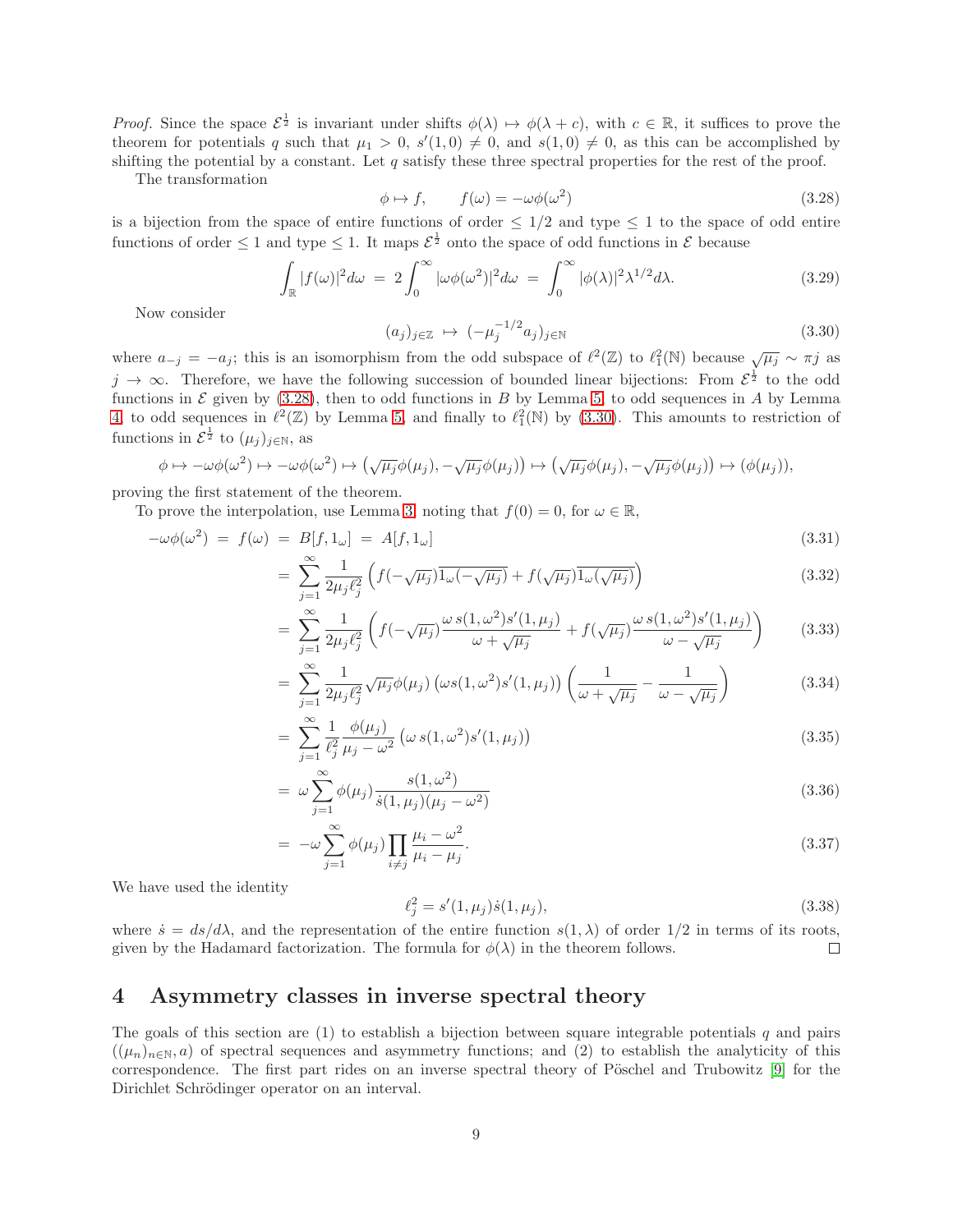#### 4.1 Bijective correspondence

Let  $\mu(q) = (\mu_n(q))_{n \in \mathbb{N}}$  be the Dirichlet eigenvalue sequence for a potential  $q \in L^2[0,1]$ . The image of  $\mu$  on  $L^2$  consists of all real strictly increasing sequences  $(\mu_n)_{n\in\mathbb{N}}$  of the form

$$
\mu_n = \pi^2 n^2 + c + \sigma_n,\tag{4.39}
$$

in which  $c \in \mathbb{R}$  and  $(\sigma_n)_{n \in \mathbb{N}}$  is in  $\ell^2$ . The set of sequences  $(\sigma_n)_{n \in \mathbb{N}}$  such that  $(4.39)$  is strictly increasing is an open set in  $\ell^2$ , and it is denoted by S. The spectral data introduced in [9] are the constants

$$
\kappa_n(q) := \log |s'(\mu_n(q), 1; q)| = \log((-1)^n s'(\mu_n(q), 1; q)). \tag{4.40}
$$

The sequence  $\kappa(q) = (\kappa_n(q))_{n \in \mathbb{N}}$  lies in the space  $\ell_1^2$ . It is proved in [9] that the correspondence

$$
L^2 \to \mathbb{R} \times S \times \ell_1^2 \ :: \ q(x) \mapsto (c, (\sigma_n)_{n \in \mathbb{N}}, (\kappa_n)_{n \in \mathbb{N}})
$$
\n
$$
(4.41)
$$

is bijective and analytic.

By considering the Wronskian, we see that  $c(\mu_n(q); q)s'(\mu_n(q); q) = 1$ . Therefore, the sequence  $(\kappa_n(q))_{n \in \mathbb{N}}$ is related to  $a(\lambda; q)$  by evaluation at the Dirichlet spectrum of q,

$$
\alpha_n(q) := a(\mu_n(q); q) = \frac{1}{2} \big( c(\mu_n(q); q) - s'(\mu_n(q); q) \big) \n= \frac{1}{2} \big( s'(\mu_n(q); q)^{-1} - s'(\mu_n(q); q) \big) \n= (-1)^n \frac{1}{2} \big( e^{-\kappa_n(q)} - e^{\kappa_n(q)} \big) \n= (-1)^{n+1} \sinh \kappa_n(q).
$$
\n(4.42)

The correspondence  $\kappa_n(q) \leftrightarrow \alpha_n(q)$  is a bijection of  $\ell_1^2$ , and therefore the data  $(\alpha_n(q))_{n\in\mathbb{N}}$  can be used instead of  $(\kappa_n(q))_{n\in\mathbb{N}}$ , that is, the correspondence

$$
L^{2} \to \mathbb{R} \times S \times \ell_{1}^{2} :: q(x) \mapsto (c, (\sigma_{n})_{n \in \mathbb{N}}, (\alpha_{n})_{n \in \mathbb{N}})
$$
\n(4.43)

is bijective.

Let  $p \in L^2[0,1]$  be given, and denote by  $M(p)$  the set of potentials isospectral to p,

$$
M(p) := \{ q \in L^{2}[0,1] : \mu(q) = \mu(p) \}.
$$
\n(4.44)

Proposition 1, the interpolation theorem, and the inverse spectral theory provide the following diagram.

$$
\begin{array}{ccccccc}\nM(p) & \longrightarrow & \mathcal{E}^{\frac{1}{2}} & \longrightarrow & \ell_{1}^{2} & \longrightarrow & M(p) \\
q & \longmapsto & a & \longmapsto & (a(\mu_{n}(p)))_{n\in\mathbb{N}} & \longmapsto & q\n\end{array} \tag{4.45}
$$

The restriction map  $\mathcal{E}^{\frac{1}{2}} \to \ell_1^2$  is a bijection by Theorem 6. The composite map from  $M(p) \to M(p)$  is the identity map [9, Ch.3,Theorems 4,5]; and the composite map  $M(p) \to \ell_1^2$  is surjective [9, Ch.4,Theorems 1\*,3]. This makes the map  $M(p) \to \mathcal{E}^{\frac{1}{2}}$  a bijection, resulting in the following theorem.

**Theorem 7.** The set of asymmetry functions  $a(\lambda; q)$ , as q runs over  $L^2[0,1]$ , is equal to  $\mathcal{E}^{\frac{1}{2}}$ ; and for each isospectral set  $M(p)$ , the correspondence  $q \mapsto a(\cdot; q)$  is a bijection between  $M(p)$  and  $\mathcal{E}^{\frac{1}{2}}$ .

As a corollary, we obtain the main result of the paper, as announced in the abstract.

**Theorem 8.** The set of asymmetry functions  $a(\lambda; q)$ , as q runs over  $L^2[0,1]$ , is equal to  $\mathcal{E}^{\frac{1}{2}}$ . Let  $a \in \mathcal{E}^{\frac{1}{2}}$  be given. The set of potentials possessing  $a(\lambda)$  as its asymmetry function consists of one  $q \in L^2[0,1]$  for each Dirichlet spectral sequence.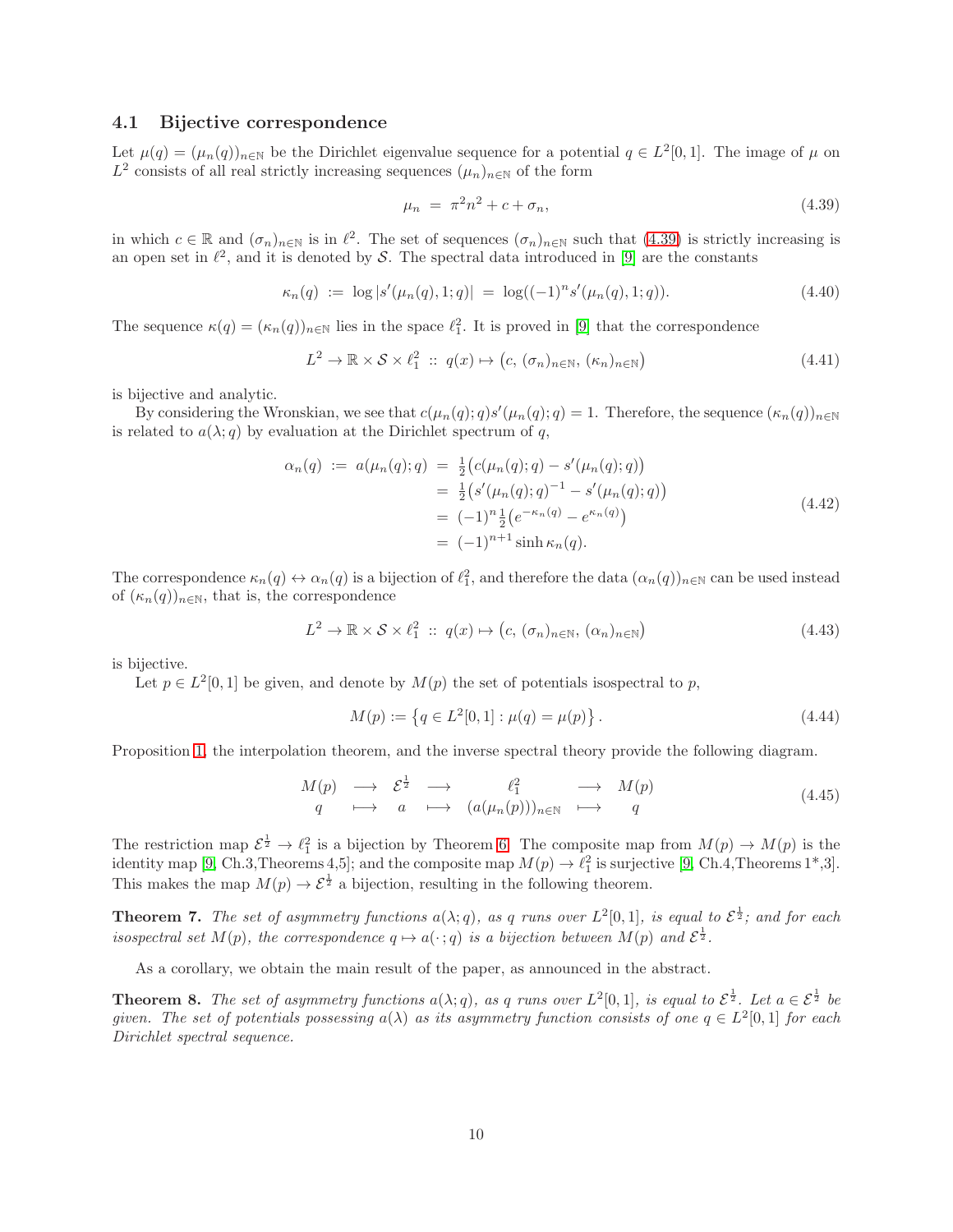#### 4.2 Analyticity

We now establish the bi-analyticity of the map between potentials  $q \in L^2[0,1]$  and spectral data  $(c,(\sigma_n)_{n\in\mathbb{N}},a)$  $\in \mathbb{R} \times S \times \mathcal{E}^{\frac{1}{2}}$ .

#### Theorem 9. The map

$$
L^{2}[0,1] \longrightarrow \mathbb{R} \times S \times \mathcal{E}^{\frac{1}{2}} \ :: \ q \longrightarrow (c, (\sigma_{n})_{n \in \mathbb{N}}, a)
$$

is bi-analytic, where  $(\mu_n = n^2 \pi^2 + c + \sigma_n)_{n \in \mathbb{N}}$  is the Dirichlet spectrum and a is the asymmetry function of the Schrödinger operator  $-d^2/dx^2 + q(x)$  on [0,1]. (S is defined before (4.40).)

This will be proved through the following maps:

$$
L^{2}[0,1] \longleftrightarrow \mathbb{R} \times S \times \ell^{2}_{1} \longleftrightarrow \ell^{2}_{(c, (\sigma_{n})_{n \in \mathbb{N}}, (\kappa_{n})_{n \in \mathbb{N}})} \longleftrightarrow (\kappa, (\sigma_{n})_{n \in \mathbb{N}}, (\alpha_{n})_{n \in \mathbb{N}}, (\alpha_{n})_{n \in \mathbb{N}}) \longleftrightarrow (\kappa, (\sigma_{n})_{n \in \mathbb{N}}, a) \quad (4.46)
$$

Analyticity of the map given by the first arrow is due to Pöschel and Trubowitz [9]. The analyticity implied by the second arrow is very easy because  $\alpha_n = (-1)^{n+1} \sinh \kappa_n$ . The rest of this section establishes analyticity of the map given by the last arrow from right to left. Because of the inverse function theorem for analytic functions in Banach spaces (see [13, p. 1081] or [9, p. 142]), analyticity in one direction implies analyticity in the other.

Theorem 6 provides an identification of  $\mathcal{E}^{\frac{1}{2}}$  with  $\ell_1^2$  through evaluation on the sequence  $(\pi^2 n^2)_{n\in\mathbb{N}}$ . This is a bounded linear bijection of Hilbert spaces and is therefore analytic. Denote the values of  $a(\lambda)$  on this sequence by  $(a_n)_{n\in\mathbb{N}},$ 

$$
a_n := a(\pi^2 n^2). \tag{4.47}
$$

Thus the analyticity of the map given by the third arrow pointing leftward is established by proving that the map

$$
(c, (\sigma_n)_{n \in \mathbb{N}}, (a_n)_{n \in \mathbb{N}}) \rightarrow (c, (\sigma_n)_{n \in \mathbb{N}}, (a(n^2 \pi^2 + c + \sigma_n))_{n \in \mathbb{N}})
$$
(4.48)

from  $\mathbb{R} \times S \times \ell_1^2$  to  $\mathbb{R} \times S \times \ell_1^2$  is analytic.

By [9, Theorem 3, p.138], analyticity of a map between an open subset of a complex Banach space to another Hilbert space is equivalent to the map satisfying two properties simultaneously, (1) weak analyticity of each projection to the elements of an orthonormal basis of the target space, and (2) local boundedness. We therefore work with the complexification of  $\mathbb{R} \times \ell^2 \times \ell_1^2$ , namely  $(\mathbb{R} \times \ell^2 \times \ell_1^2) \otimes \mathbb{C} = (\mathbb{R} \times \ell^2 \times \ell_1^2) + i(\mathbb{R} \times \ell^2 \times \ell_1^2)$ . We care only about analyticity on the open subset  $\mathbb{R} \times S \times \ell_1^2$  of the real subspace of this complex Banach space. This open subset is contained in an open subset  $\mathbb{C} \times \overline{\mathcal{S}}_{\mathbb{C}} \times (\ell_1^2 \otimes \mathbb{C})$  of  $(\mathbb{R} \times \ell^2 \times \ell_1^2) \otimes \mathbb{C}$ , in which

$$
\mathcal{S}_{\mathbb{C}} = \bigcup_{\sigma \in \mathcal{S}} U_{\sigma},\tag{4.49}
$$

with  $U_{\sigma}$  being an open neighborhood of  $\sigma$  in  $\ell^2 \otimes \mathbb{C}$  with  $U_{\sigma} \cap \ell^2 \subset S$  so that

$$
\mathcal{S}_{\mathbb{C}} \cap \ell^2 = \mathcal{S}.\tag{4.50}
$$

Weak analyticity of each coordinate is due to the calculation

$$
\frac{d}{dh} \left( c + h\hat{c}, (\sigma_n + h\hat{\sigma}_n)_{n \in \mathbb{N}}, ((a + h\hat{a})(n^2 \pi^2 + c + h\hat{c} + \sigma_n + h\hat{\sigma}_n))_{n \in \mathbb{N}} \right)
$$
\n
$$
= \left( \hat{c}, (\hat{\sigma}_n)_{n \in \mathbb{N}}, ((\hat{c} + \hat{\sigma}_n) a'(n^2 \pi^2 + c + \sigma_n) + \hat{a}(n^2 \pi^2 + c + \sigma_n))_{n \in \mathbb{N}} \right). \tag{4.51}
$$

Now we need to prove local boundedness, which is the content of Proposition 10. By applying Theorem 6 to  $\mathcal{E}^{\frac{1}{2}}$  and  $i\mathcal{E}^{\frac{1}{2}}$ , an asymmetry function  $a \in \mathcal{E}^{\frac{1}{2}}_{\mathbb{C}}$  is recovered from  $(a_n)_{n \in \mathbb{N}}$  through interpolation,

$$
a(\lambda) = \sum_{j=1}^{\infty} a_j \prod_{k \neq j} \frac{\pi^2 k^2 - \lambda}{\pi^2 k^2 - \pi^2 j^2} \qquad (a_j = a(\pi^2 j^2)).
$$
 (4.52)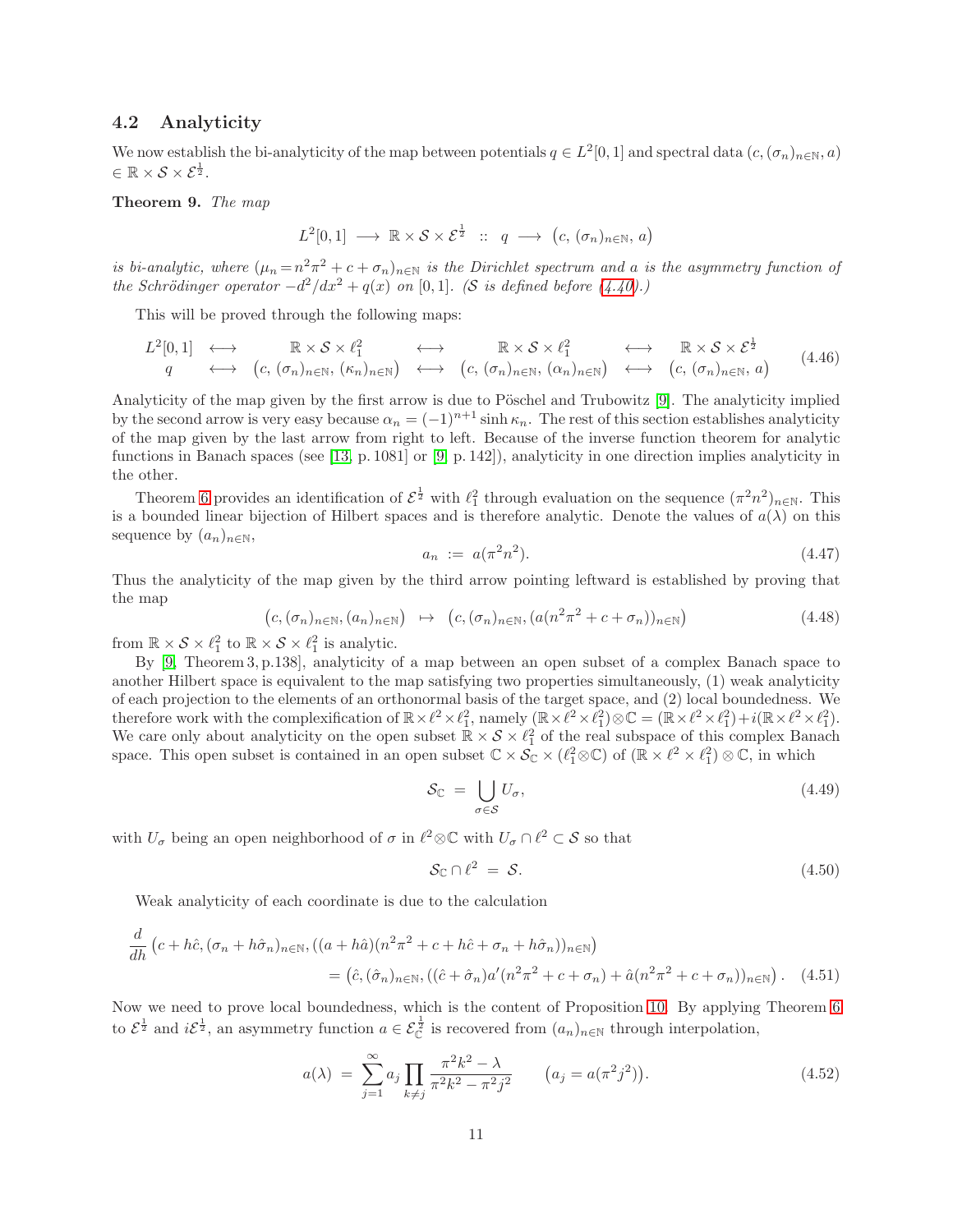Therefore, we expect the formula

$$
\alpha_n = a(\pi^2 n^2 + c + \sigma_n) = \sum_{j=1}^{\infty} a_j \prod_{k \neq j} \frac{\pi^2 k^2 - \pi^2 n^2 - c_n}{\pi^2 k^2 - \pi^2 j^2},
$$
\n(4.53)

in which  $c_n = c + \sigma_n$ , to extend the map (4.48) to one from  $\mathbb{C} \times \mathcal{S}_{\mathbb{C}} \times (\ell_1^2 \otimes \mathbb{C})$  to itself.

Proposition 10. The map

$$
(c, (\sigma_n)_{n \in \mathbb{N}}, (a_n)_{n \in \mathbb{N}}) \rightarrow (c, (\sigma_n)_{n \in \mathbb{N}}, (\alpha_n)_{n \in \mathbb{N}}), \tag{4.54}
$$

with  $\alpha_n$  defined in (4.53) is a locally bounded map from  $\mathbb{C} \times \mathcal{S}_{\mathbb{C}} \times (\ell_1^2 \otimes \mathbb{C})$  to itself.

The proof of the proposition rests on two lemmas. The definition of  $\alpha_n$  can be expressed as

$$
n\alpha_n = \sum_{j=1}^{\infty} ja_j K(n,j), \qquad (4.55)
$$

in which

$$
K(n,j) = \frac{n}{j} \prod_{k \neq j} \frac{\pi^2 k^2 - \pi^2 n^2 - c_n}{\pi^2 k^2 - \pi^2 j^2} = \begin{cases} \prod_{k \neq n} \left( 1 - \frac{c_n}{\pi^2 k^2 - \pi^2 n^2} \right), & n = j\\ \frac{n}{j} \cdot \frac{-c_n}{\pi^2 n^2 - \pi^2 j^2} \prod_{k \notin \{j,n\}} \frac{\pi^2 k^2 - \pi^2 n^2 - c_k}{\pi^2 k^2 - \pi^2 j^2}, & n \neq j. \end{cases}
$$
(4.56)

**Lemma 11.** If  $j^2 \neq n^2 + c_n/\pi^2$ , then

$$
K(n,j) = (-1)^{j+1} \frac{2nj}{j^2 - n^2 - c_n/\pi^2} \cdot \operatorname{sinc} \pi \sqrt{n^2 + c_n/\pi^2}
$$
 (4.57)

$$
= (-1)^{n+j+1} \frac{j^2}{j^2 - n^2 - c_n/\pi^2} \cdot \frac{2e_n}{\pi j \sqrt{n^2 + c_n/\pi^2}},
$$
\n(4.58)

in which

$$
e_n = d_n \operatorname{sinc} \frac{d_n}{n}, \qquad d_n = \frac{c_n/\pi}{1 + \sqrt{1 + \frac{c_n}{\pi^2 n^2}}},\tag{4.59}
$$

and the argument of the square root is taken to lie in  $(-\pi, \pi]$ .

If  $n^2 + c_n/\pi^2 = j^2$  with  $j > 0$ , then

$$
K(n,j) = \frac{n}{j},\tag{4.60}
$$

and if  $n^2 + c_n/\pi^2 = 0$ ,

$$
K(n,j) = (-1)^{j+1} \frac{2n}{j}.
$$
\n(4.61)

**Remark 12.** 1.  $K(n, j)$  is an entire function of  $c_n$  as a complex variable. In the first expression of the proposition,  $c_n = \pi^2(j^2 - n^2)$  is a removable singularity because the sinc function vanishes there.

2. Note that we have  $e_n \sim c_n/\pi$  as  $n \to \infty$ , while when  $n^2 + c_n/\pi^2 = 0$ , we have  $d_n = -n^2\pi$ , and thus  $e_n=0.$ 

*Proof.* To prove Lemma 11, write  $K(n, j)$  as

$$
K(n,j) = \frac{n}{j} \prod_{k \neq j} \left( 1 - \frac{n^2 + \gamma_n}{k^2} \right) \prod_{k \neq j} \left( 1 - \frac{j^2}{k^2} \right)^{-1}
$$
(4.62)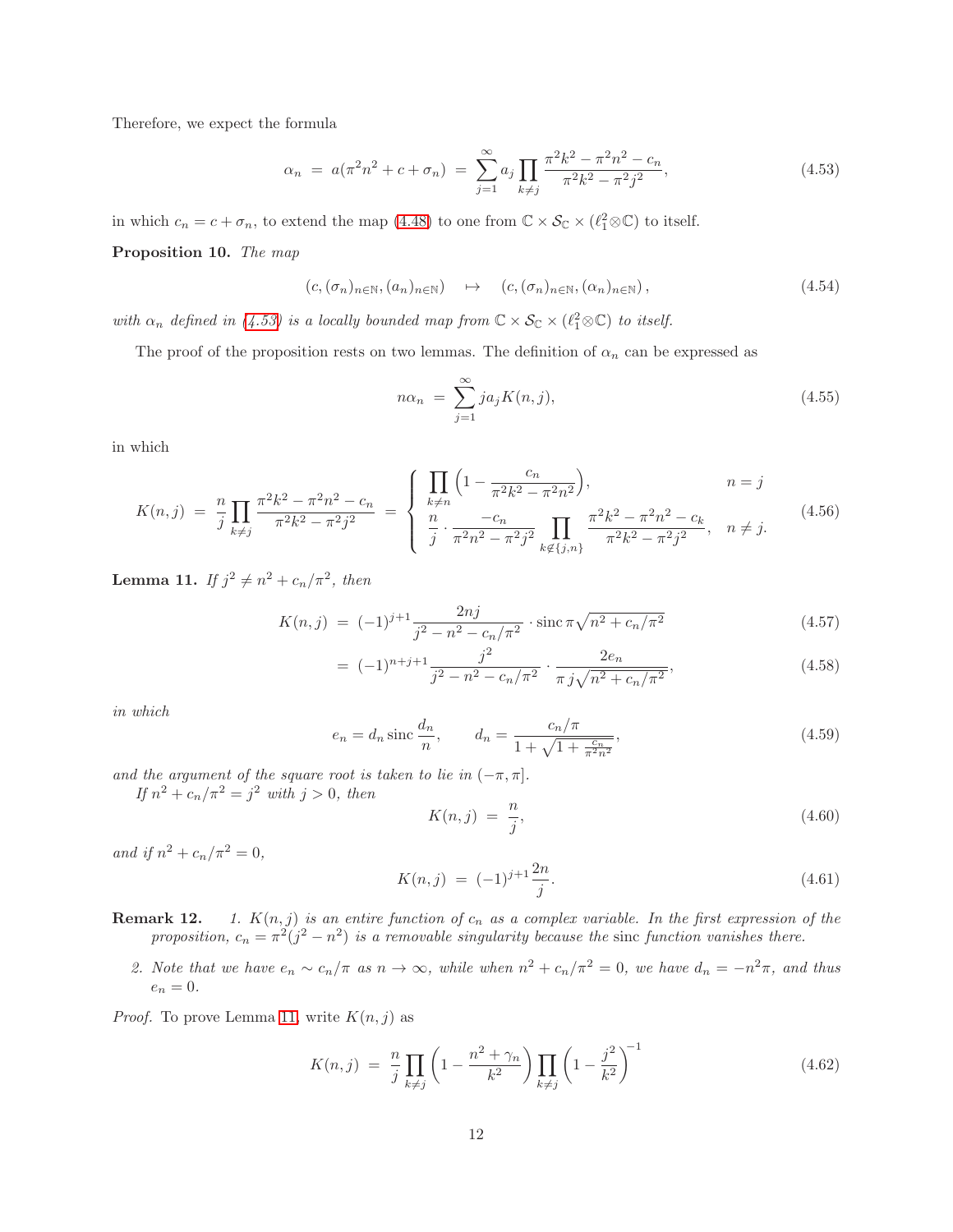with  $\gamma_n = c_n/\pi^2$  and use the formula

$$
\prod_{k=1}^{\infty} \left( 1 - \frac{z^2}{k^2} \right) = \frac{\sin \pi z}{\pi z} = \operatorname{sinc} \pi z.
$$
\n(4.63)

Excluding  $k = j$  from the product yields

$$
\prod_{k \neq j} \left( 1 - \frac{z^2}{k^2} \right) \ = \ \left( 1 - \frac{z^2}{j^2} \right)^{-1} \frac{\sin \pi z}{\pi z} \ = \ \frac{j^2 \sin \pi z}{\pi z (j^2 - z^2)},\tag{4.64}
$$

and thus

$$
\prod_{k \neq j} \left( 1 - \frac{j^2}{k^2} \right) = \lim_{z \to j} \frac{j^2 \sin \pi z}{\pi z (j^2 - z^2)} = j^2 \lim_{z \to j} \frac{\cos \pi z}{j^2 - 3z^2} = \frac{(-1)^{j+1}}{2},
$$
\n(4.65)

and we obtain, for the second infinite product in  $K(n, j)$ ,

$$
\prod_{k \neq j} \left( 1 - \frac{j^2}{k^2} \right)^{-1} = 2(-1)^{j+1}.
$$
\n(4.66)

If  $j^2 = n^2 + c_n/\pi^2$ , then for the first product, the foregoing calculation gives

$$
\prod_{k \neq j} \left( 1 - \frac{n^2 + \gamma_n}{k^2} \right) \ = \ \frac{(-1)^{j+1}}{2},\tag{4.67}
$$

and putting this together with (4.66) yields the result. If  $j^2 \neq n^2 + c_n/\pi^2$ ,

$$
\prod_{k \neq j} \left( 1 - \frac{n^2 + \gamma_n}{k^2} \right) \ = \left( 1 - \frac{n^2 + \gamma_n}{j^2} \right)^{-1} \prod_{k=1}^{\infty} \left( 1 - \frac{n^2 + \gamma_n}{k^2} \right) \ = \ \frac{j^2}{j^2 - n^2 - \gamma_n} \frac{\sin \pi \sqrt{n^2 + \gamma_n}}{\pi \sqrt{n^2 + \gamma_n}}. \tag{4.68}
$$

Using  $\sqrt{n^2 + \gamma_n} = n + d_n/(n\pi)$ , we obtain

$$
\sin \pi \sqrt{n^2 + \gamma_n} = (-1)^n \sin \frac{d_n}{n} = (-1)^n \frac{d_n}{n} \text{sinc} \frac{d_n}{n} = (-1)^n \frac{e_n}{n}
$$
 (4.69)

and therefore

$$
\prod_{k \neq j} \left( 1 - \frac{n^2 + \gamma_n}{k^2} \right) \ = \ \frac{j^2}{j^2 - n^2 - \gamma_n} \frac{(-1)^n e_n}{\pi n \sqrt{n^2 + \gamma_n}}. \tag{4.70}
$$

Putting this together with (4.66) yields the result.

**Lemma 13.** Let  $C_1$  and  $\{c_n\}_{n\in\mathbb{N}}$  be such that  $|c_n| < C_1$  for all  $n \in \mathbb{N}$ . There is a constant C such that

$$
|K(n,n)| < C \qquad \text{for all } n \in \mathbb{N} \tag{4.71}
$$

and such that

$$
\sum_{n,j \in \mathbb{N}, n \neq j} |K(n,j)|^2 < C. \tag{4.72}
$$

*Proof.* Write  $K(n, j)$  as

$$
K(n,j) = (-1)^{n+j+1} \frac{2}{\pi} \kappa_{nj}, \qquad \kappa_{nj} := \frac{j}{j^2 - n^2 - \gamma_n} \frac{e_n}{\sqrt{n^2 + \gamma_n}}.
$$
 (4.73)

 $\Box$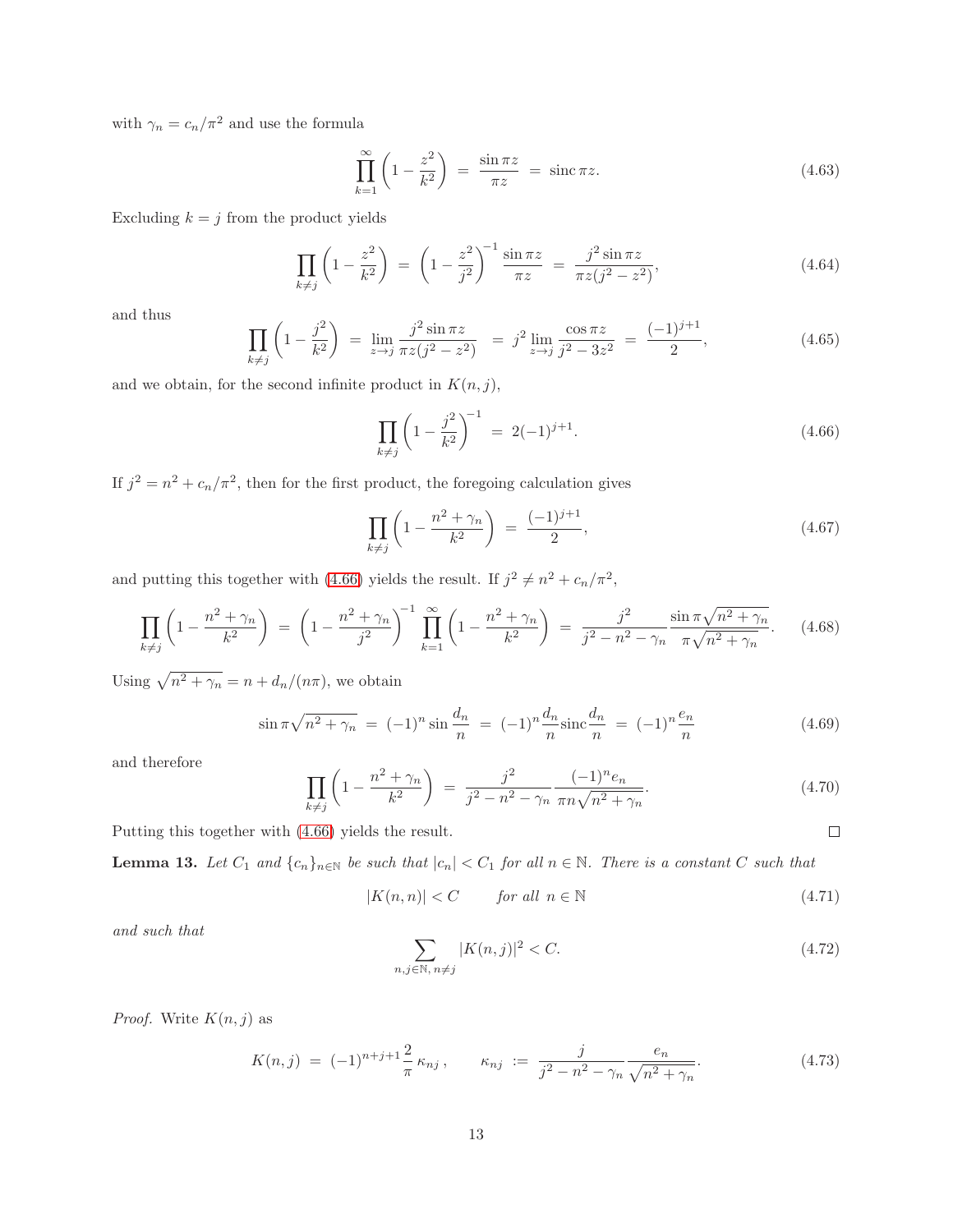When  $j = n + r$   $(n \in \mathbb{N}, r \in \mathbb{N}_0)$ ,

$$
\kappa_{nj} = \frac{n+r}{r(2n+r) - \gamma_n} \frac{e_n}{\sqrt{n^2 + \gamma_n}} := \alpha_{rn}, \qquad (4.74)
$$

and when  $n = j + r$   $(j \in \mathbb{N}, r \in \mathbb{N}_0)$ ,

$$
\kappa_{nj} = \frac{-j}{r(2j+r) + \gamma_{j+r}} \frac{e_{j+r}}{\sqrt{(j+r)^2 + \gamma_{j+r}}} := \beta_{rj}, \qquad (4.75)
$$

and on the diagonal,

$$
\kappa_{nn} = \alpha_{0n} = \beta_{0n} = -\frac{e_n}{\gamma_n} \frac{1}{\sqrt{1 + \gamma_n/n^2}}.
$$
\n(4.76)

Now let  $|c_n| < C_1$  for all  $n \in \mathbb{N}$ , or  $|\gamma_n| < \gamma = C_1/\pi^2$ . Let E be such that  $|e_n| < E$  for all  $n \in \mathbb{N}$ . First, let's examine  $K(n, n)$ . We have

$$
\kappa_{nn} = -\frac{d_n}{\gamma_n} \frac{1}{\sqrt{1 + \gamma_n/n^2}} \operatorname{sinc} \frac{d_n}{n} \tag{4.77}
$$

$$
= -\frac{\pi}{1 + \sqrt{1 + \gamma_n/n^2}} \frac{1}{\sqrt{1 + \gamma_n/n^2}} \operatorname{sinc} \frac{d_n}{n}.
$$
 (4.78)

If  $n^2 > 2C_1/\pi^2$ , then  $|\gamma_n/n^2| < 1/2$  and the  $d_n$  lie in a strip  $\mathbb{R} + i(-a, a)$  about the real line, in which the sinc function is bounded. So, for some  $A > 0$ ,

$$
|\kappa_{nn}| \le A. \tag{4.79}
$$

From Lemma 11, we have

$$
K(n,n) = (-1)^n \frac{2n^2}{\gamma_n} \text{sinc} \,\pi \sqrt{n^2 + \gamma_n} \,. \tag{4.80}
$$

For each  $n \in \mathbb{N}$ ,  $K(n, n)$  is an entire function of  $\gamma_n$ , for sinc  $\pi \sqrt{n^2 + \gamma_n}$  vanishes whenever  $\gamma_n$  does. Therefore, there is a constant  $C_n$  such that  $|K(n, n)| < C_n$  whenever  $|\gamma_n| < \gamma$ . Taking C to be the maximum of  $2A/\pi$ and the constants  $C_n$  over  $n^2 \leq 2\gamma$ , we obtain

$$
|K(n,n)| < C \qquad \forall n \in \mathbb{N}, \quad |c_n| < c. \tag{4.81}
$$

Next, consider  $j = n + r$  with  $r \ge 1$ . We have

$$
rn \alpha_{rn} = \frac{n+r}{2n+r-\gamma_n/r} \frac{e_n}{\sqrt{1+\gamma_n/n^2}}.
$$
\n(4.82)

For all  $r \in \mathbb{N}$  and  $n > \gamma + 1$ ,

$$
|rn \alpha_{rn}| < \sqrt{2}E,\tag{4.83}
$$

and therefore

$$
|K(n,n+r)| < \frac{2\sqrt{2}E}{\pi\,rn} \qquad (r \in \mathbb{N}, n > \gamma + 1). \tag{4.84}
$$

Next, write

$$
rK(n, n+r) = (-1)^{n+r+1} \frac{2n(n+r)}{2n+r - \gamma_n/r} \operatorname{sinc} \pi \sqrt{n^2 + \gamma_n}.
$$
 (4.85)

By analyticity of  $\sin \pi \sqrt{n^2 + \gamma_n}$  in  $\gamma_n$  and the restriction  $|\gamma_n| < \gamma$ , there exists  $C > 0$  such that, if  $1 \leq n \leq 1 + \gamma$ , then

$$
\left|\operatorname{sinc}\pi\sqrt{n^2+\gamma_n}\right| < C.\tag{4.86}
$$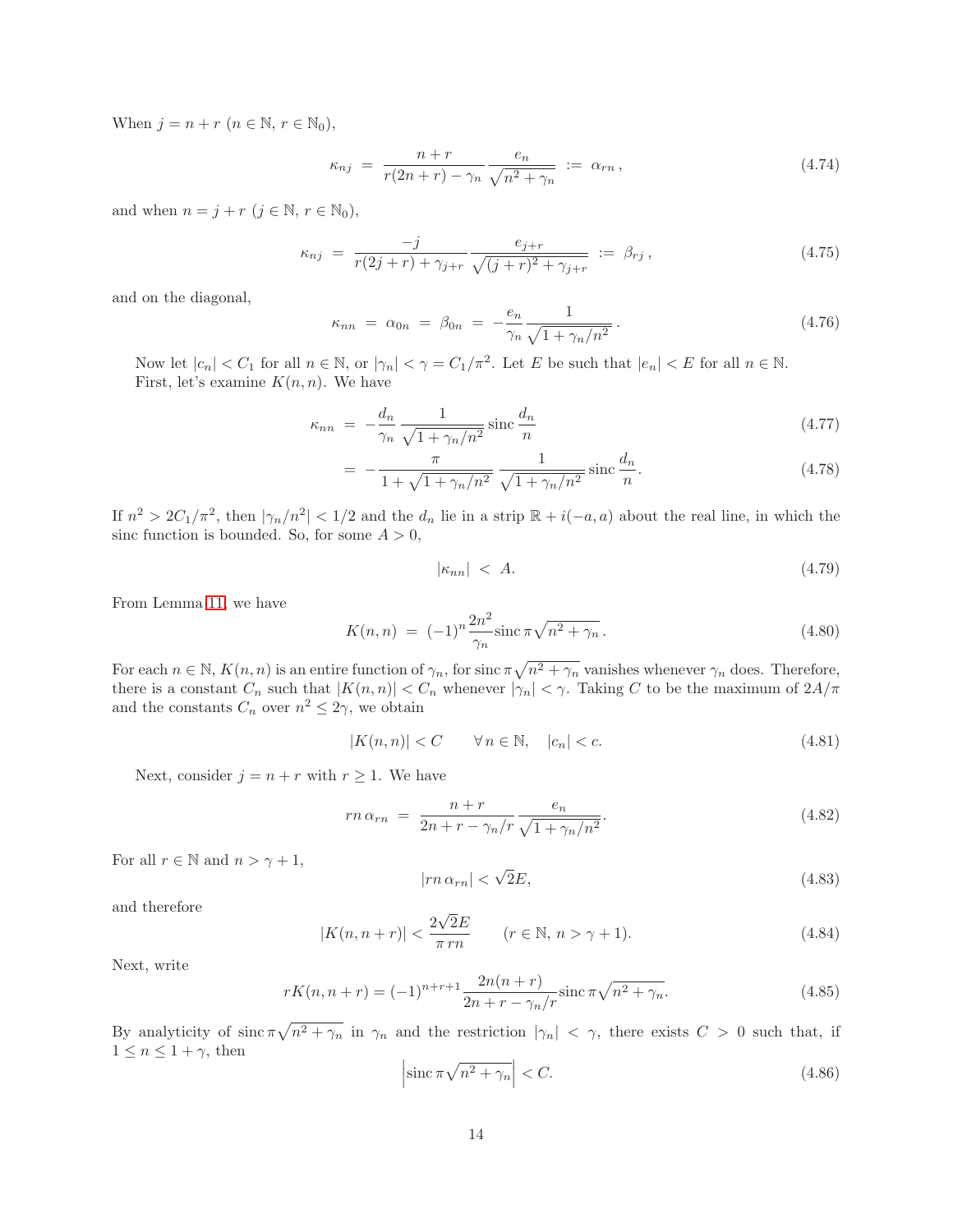Since

$$
\lim_{r \to \infty} \frac{2n(n+r)}{2n+r-\gamma_n/r} = 2n,\tag{4.87}
$$

there exists  $r_0 \in \mathbb{N}$  such that, if  $r > r_0$  and n is such that  $1 \leq n \leq \gamma + 1$ ,

$$
\left|\frac{2n(n+r)}{2n+r-\gamma_n/r}\right| < 3(1+\gamma). \tag{4.88}
$$

Thus we obtain

$$
|K(n, n+r)| < \frac{3C_1(1+\gamma)}{r} \qquad (r > r_0, n \le \gamma + 1). \tag{4.89}
$$

Because of the analyticity of  $K(n, n + r)$  in  $\gamma_n$  and the constraint  $|\gamma_n| < \gamma$ , a bound like (4.89) (with a different constant) holds also for the finite set of pairs  $(n, r)$  with  $1 \le r \le r_0$  and  $1 \le n \le 1 + \gamma$ , and we obtain

$$
|K(n, n+r)| < \frac{C_2}{r} \qquad (r \in \mathbb{N}, \, n \le \gamma + 1). \tag{4.90}
$$

For each  $r \in \mathbb{N}$ ,

$$
\sum_{n \in \mathbb{N}} |K(n, n+r)|^2 < \frac{1}{r^2} \left( (\gamma+1)C_2^2 + C_3^2 \sum_{n > \gamma+1} \frac{1}{n^2} \right). \tag{4.91}
$$

Thus, there is a constant C such that, if  $|c_n| < c$  for all  $n \in \mathbb{N}$ , then

$$
\sum_{r,n \in \mathbb{N}} |K(n, n+r)|^2 < C. \tag{4.92}
$$

Now consider  $n = j + r$  with  $r \ge 1$ . We have

$$
r j \beta_{rj} = \frac{-j}{2j + r + \gamma_{j+r}/r} \frac{e_{j+r}}{\sqrt{(1 + r^2/j^2)^2 + \gamma_{j+r}/j^2}} \tag{4.93}
$$

Similarly to the previous case, for all  $r \in \mathbb{N}$  and  $j > \gamma + 1$ , we obtain

$$
|rj\,\beta_{rj}| < \sqrt{2}E,\tag{4.94}
$$

and therefore

$$
|K(j+r,j)| < \frac{2\sqrt{2}E}{\pi\,r\,j} \qquad (r \in \mathbb{N}, \, j > \gamma + 1). \tag{4.95}
$$

Now consider

$$
rK(j+r,j) = (-1)^j \frac{2(j+r)j}{2j+r+\gamma_{j+r}/r} \operatorname{sinc} \pi \sqrt{(j+r)^2 + \gamma_{j+r}}.
$$
\n(4.96)

If r is large enough, then  $(j + r)^2 + \gamma_{j+r} > 0$  for all j, so that the sinc factor is bounded by 1 in absolute value. Then we argue as before and obtain C such that, for all  $r \in \mathbb{N}$  and j such that  $1 \leq j \leq 1 + \gamma$ ,

$$
\left| \sin \pi \sqrt{(j+r)^2 + \gamma_{j+r}} \right| < C. \tag{4.97}
$$

By an identical argument as above, with n replaced by j, we obtain  $r_0 \in \mathbb{N}$  such that, if  $r > r_0$  and n is such that  $1 \leq n \leq \gamma + 1$ ,

$$
\left|\frac{2(j+r)j}{2j+r+\gamma_{j+r}/r}\right| < 3(1+\gamma),\tag{4.98}
$$

and hence

$$
|K(j+r,j)| < \frac{3C_1(1+\gamma)}{r} \qquad (r > r_0, \, j \le \gamma + 1). \tag{4.99}
$$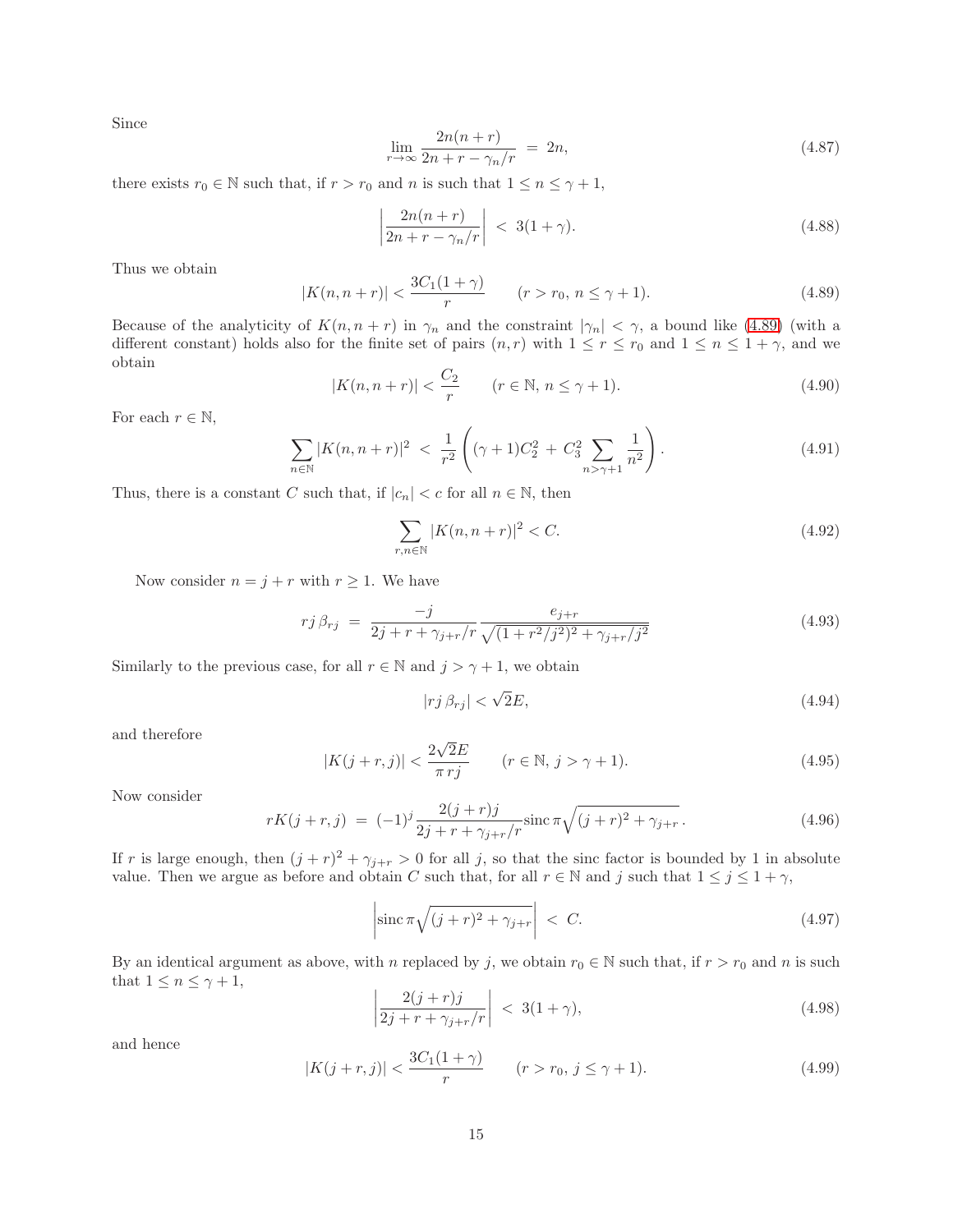Similarly to above, this bound is extended to all  $r$ ,

$$
|K(j+r,j)| < \frac{C_2}{r} \qquad (r \in \mathbb{N}, \, j \le \gamma + 1). \tag{4.100}
$$

In the end, we obtain a constant C such that, if  $|c_n| < c$  for all  $n \in \mathbb{N}$ , then

$$
\sum_{r,j \in \mathbb{N}} |K(j+r,j)|^2 < C. \tag{4.101}
$$

 $\Box$ 

This, together with (4.92) yields the statement of the proposition.

Proof of Proposition 10. The local boundedness of the map

$$
(c, (\sigma_n)_{n \in \mathbb{N}}, (a_n)_{n \in \mathbb{N}}) \mapsto (\alpha_n)_{n \in \mathbb{N}}
$$
\n
$$
(4.102)
$$

from  $\mathbb{C} \times \mathcal{S}_{\mathbb{C}} \times (\ell_1^2 \otimes \mathbb{C})$  to  $\ell_1^2 \otimes \mathbb{C}$  is implied by the following: For each  $C_1$ , there exists  $C_2$  such that, for all  $c,(\sigma_n),(a_n)$  with  $|c| < C_1$ ,  $\|(\sigma_n)\|_{\ell^2} < C_1$  and  $\|(a_n)\|_{\ell^2_1} < C_1$ , one has  $\|(\alpha_n)\|_{\ell^2_1} < C_2$ .

Given the conditions  $|c| < C_1$  and  $\|(\sigma_n)\|_{\ell^2} < C_1$ , Lemma 13, together with Young's generalized inequality, implies that the linear map  $(a_n) \mapsto (\alpha_n)$  is bounded from  $\ell_1^2 \otimes \mathbb{C}$  to itself with bound 2C. The additional condition  $||(a_n)||_{\ell_1^2} < C_1$  then implies  $||(a_n)||_{\ell_1^2} < 2CC_1$ .

According to the discussion after the statement of the theorem, Proposition 10 completes the proof of Theorem 9.

Acknowledgement. This material is based upon work supported by the National Science Foundation under Grant No. DMS-1814902 and by UK EPSRC under grant EP/P005985/1.

#### References

- [1] L. de Branges. Hilbert Spaces of Entire Functions. Prentice Hall, 1968.
- [2] G. Freiling and V. Yurko. Inverse Sturm-Liouville Problems and Their Applications. Nova Science Publishers, 2001.
- [3] B. Ya. Levin. Lectures on entire functions, volume 150 of Translations of Mathematical Monographs. American Mathematical Society, Providence, RI, 1996. In collaboration with and with a preface by Yu. Lyubarskii, M. Sodin and V. Tkachenko, Translated from the Russian manuscript by Tkachenko.
- [4] B. M. Levitan and I. S. Sargsjan. Sturm-Liouville and Dirac Operators. Mathematics and its Applications (Soviet Series). Springer, Dordrecht, 1991.
- [5] N. Lindholm. Sampling in weighted  $L^p$  spaces of entire functions in  $\mathbb{C}^n$  and estimates of the Bergman kernel. J. Funct. Anal., 182(2):390–426, 2001.
- [6] V. A. Marčenko and I. V. Ostrovskii. A characterization of the spectrum of Hill's operator. Math. USSR Sbornik, 26(4):493–554, 1975.
- [7] N. Marco, X. Massaneda, and J. Ortega-Cerdà. Interpolating and sampling sequences for entire functions. Geom. Funct. Anal., 13(4):862–914, 2003.
- [8] H. P. McKean and E. Trubowitz. Hill's operator and hyperelliptic function theory in the presence of infinitely many branch points. Comm. Pure Appl. Math., XXIX:143–226, 1976.
- [9] J. Pöschel and E. Trubowitz. *Inverse Spectral Theory*, volume 130 of *Pure and Applied Mathematics*. Academic Press, 1987.
- [10] C. E. Shannon. Communication in the presence of noise. Proc. I.R.E., 37:10–21, 1949.